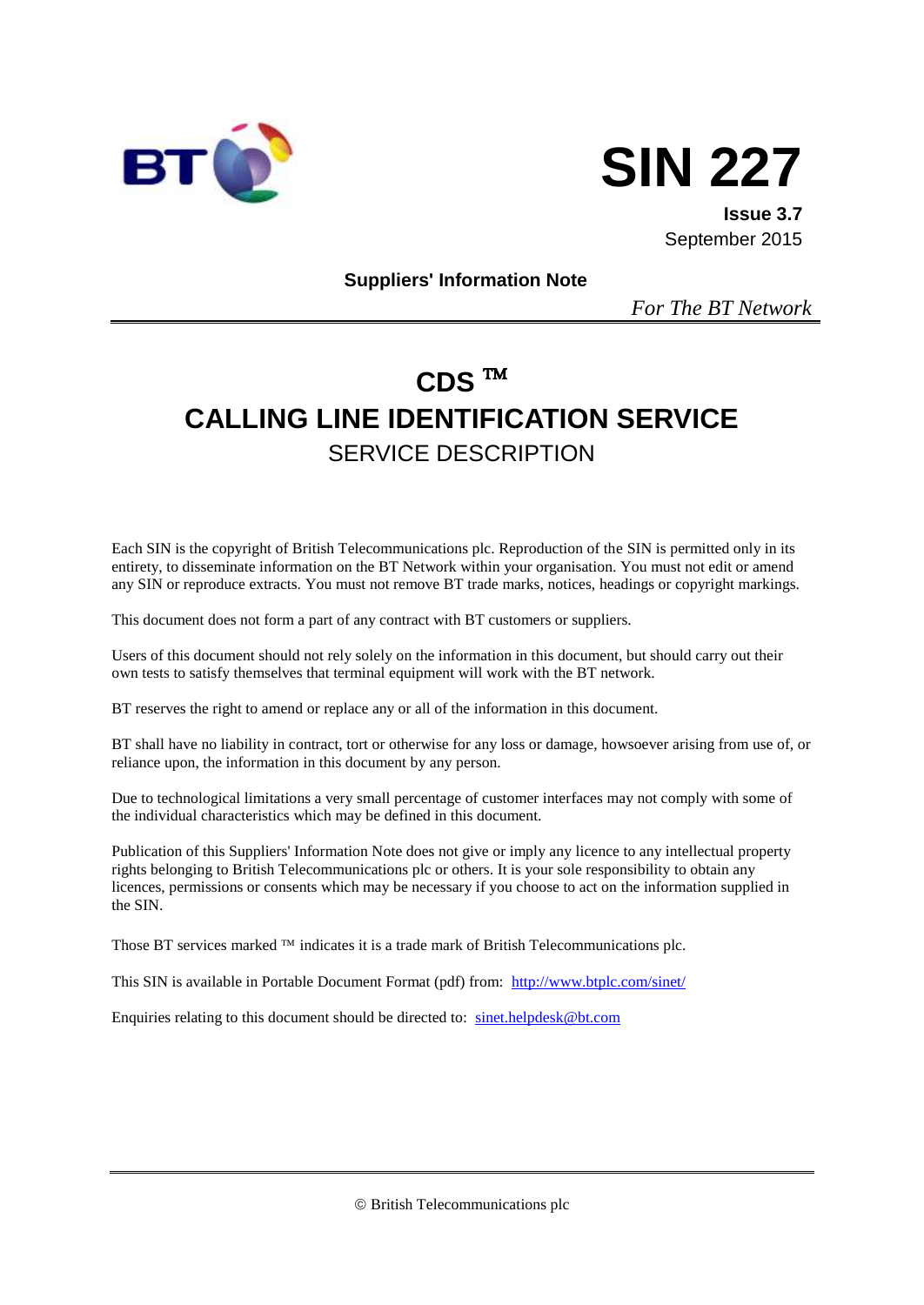### **CONTENTS**

| 4. |  |
|----|--|
|    |  |
|    |  |
|    |  |
|    |  |
|    |  |
|    |  |
|    |  |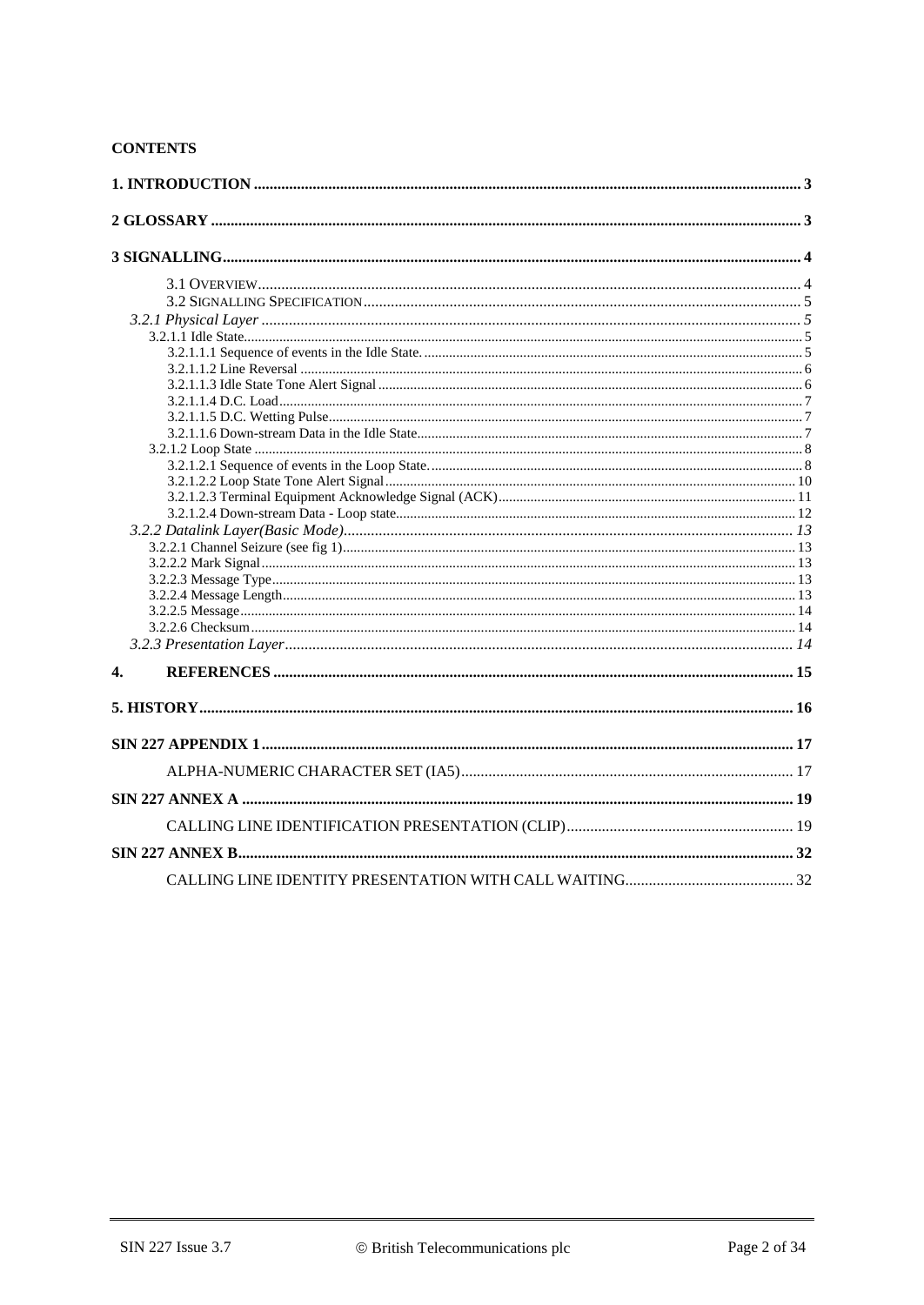### **1. INTRODUCTION**

**1.1** This Suppliers Information Note (SIN) has been prepared to give technical information about the BT  $CDS^{TM}$  i Calling Line Identification (CLI) Service which is provided over the analogue BT local access network.

**1.2** This SIN provides a specification of a signalling mechanism between network and **CDS** Terminal Equipment (TE). Appendices to this SIN contain additional technical details.

**1.3** This signalling mechanism is used to provide a range of facilities to customers. These facilities are described in Annexes to this SIN. Further facilities are planned.

**1.4** Requirements for TE intended to operate with BT's CDS™ CLI Service are contained in SIN 242<sup>[[1](#page-14-0)]</sup>.

**1.5** The signalling requirements in this document are based on the Bellcore CLASS signalling requirements used in the Bellcore clients' networks in North America. It should be noted that there are significant technical differences between **CDS** and CLASS. CDS was based upon the parameter set of the Bellcore Multiple Data Message Format (MDMF) as opposed to the older, more restrictive, Single Data Message Format (SDMF). The MDMF includes parameters to support delivery of both Calling Number and Calling Name services (see Note 2) whereas SDMF can support only Calling Number. The SDMF and MDMF are described in the original Bellcore documents, TR-NWT-000031 and TR-NWT-001188 (see Note 1).

Note 1: BT understand that the Bellcore documents referenced above with respect to SDMF and MDMF have been re-designated by Telecordia Technologies as GR-31 LSSGR: CLASS Feature: Calling Number Delivery (FSD 01-02-1051)<sup>[9]</sup> and GR-1188 LSSGR: CLASS(SM) Feature: Calling Name Delivery Generic Requirements (FSD 01-02-1070)<sup>[10]</sup>.

Note 2: BT do not currently offer a Calling Name delivery service

### **2 GLOSSARY**

| <b>CLASS</b>      | <b>Custom Local Area Signaling Service</b>                                                                                                                                                                           |
|-------------------|----------------------------------------------------------------------------------------------------------------------------------------------------------------------------------------------------------------------|
| <b>CLIP</b>       | Calling Line Identity Presentation                                                                                                                                                                                   |
| Down Stream       | The direction of signals transmitted from the Network to TE                                                                                                                                                          |
| <b>FSK</b>        | Frequency Shift Keying                                                                                                                                                                                               |
| <b>Idle State</b> | An electrical condition into which the TE is placed, when<br>connected to the network, such that it draws minimum current and<br>does not activate the exchange. (ETS 300 001:1992 Section<br>$(1.4.5.1)^{[2]_{ii}}$ |

1

<sup>i</sup> **CDS** is a trade mark of British Telecommunications public limited company.

ii The TE states described in ETS 300 001 do not fully cover the conditions established by **CDS,** however, the differences are fully described in this document.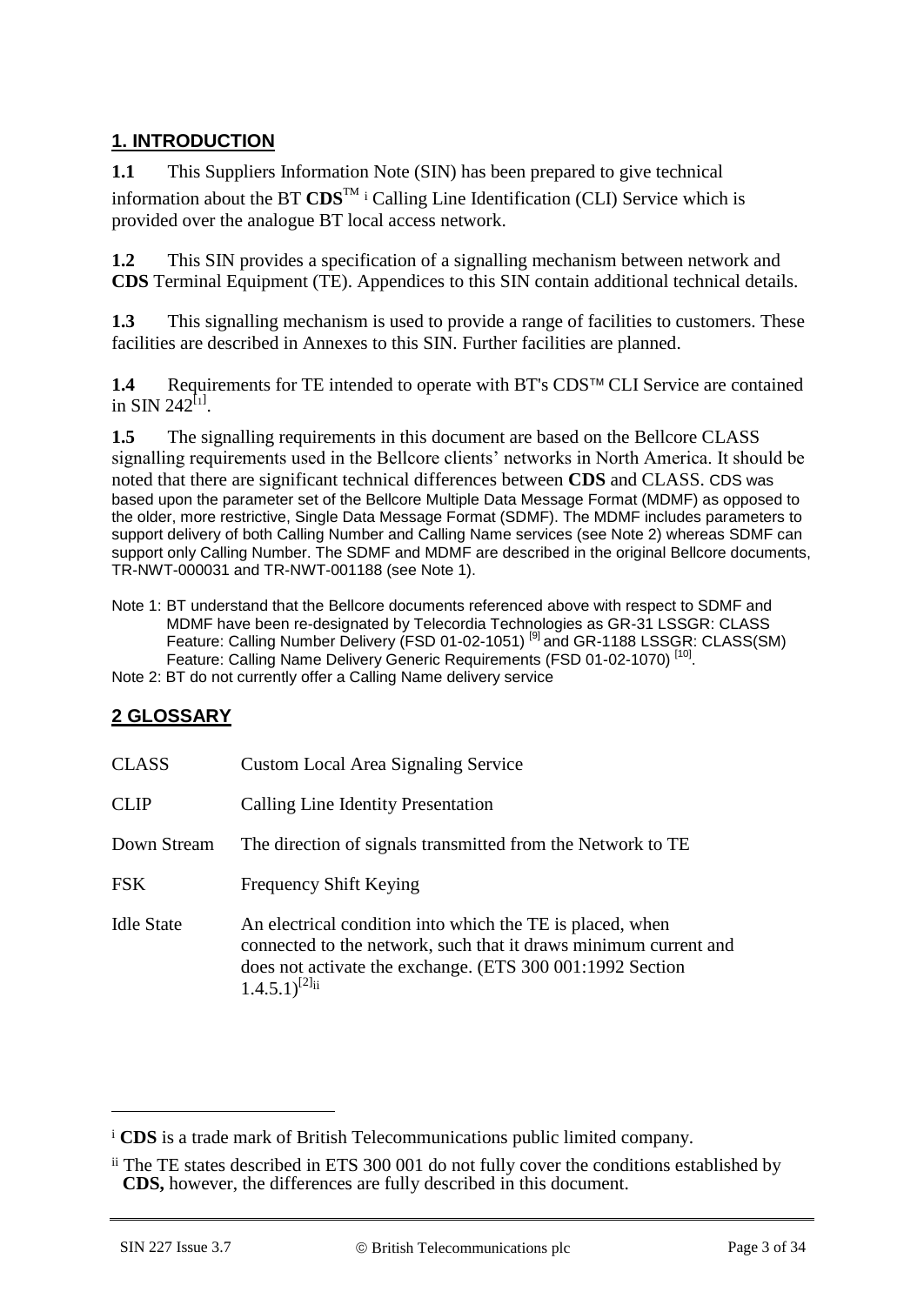| Loop State | An electrical condition into which the TE is placed, when<br>connected to the network, such that it draws enough current to be<br>capable of activating the exchange. (ETS 300 001:1992, Section<br>$1.4.5.3$ .) <sup>[2]</sup> . |
|------------|-----------------------------------------------------------------------------------------------------------------------------------------------------------------------------------------------------------------------------------|
| <b>SIN</b> | <b>Suppliers Information Note</b>                                                                                                                                                                                                 |
| <b>TE</b>  | <b>Terminal Equipment</b>                                                                                                                                                                                                         |
| Up Stream  | The direction of signals transmitted from TE to Network                                                                                                                                                                           |

### **3 SIGNALLING**

### **3.1 Overview**

This SIN describes a Basic Mode of communication. It may be enhanced in the future.

Basic Mode communication covers transmission of data between network and TE, either before ringing is applied or without any ringing or during a call. In Basic Mode, transmission is either Down-stream (network to TE) or Up-stream (TE to network).

This specification defines four layers of communication, physical, datalink, presentation and application:

- Physical layer: defines data symbol encoding and modulation, and analogue line conditions.
- Datalink layer: defines framing of messages for transmission and a simple error check procedure.
- Presentation layer: defines how application-related information is assembled into a message.

Tone Alert | \*Channel Seizure Message Type Mark Signal Message Length Message Checksum - - - - - Presentation Layer Message \* only in Idle State

Presentation Layer messages are contained within Datalink messages:

Figure 1 - Message Format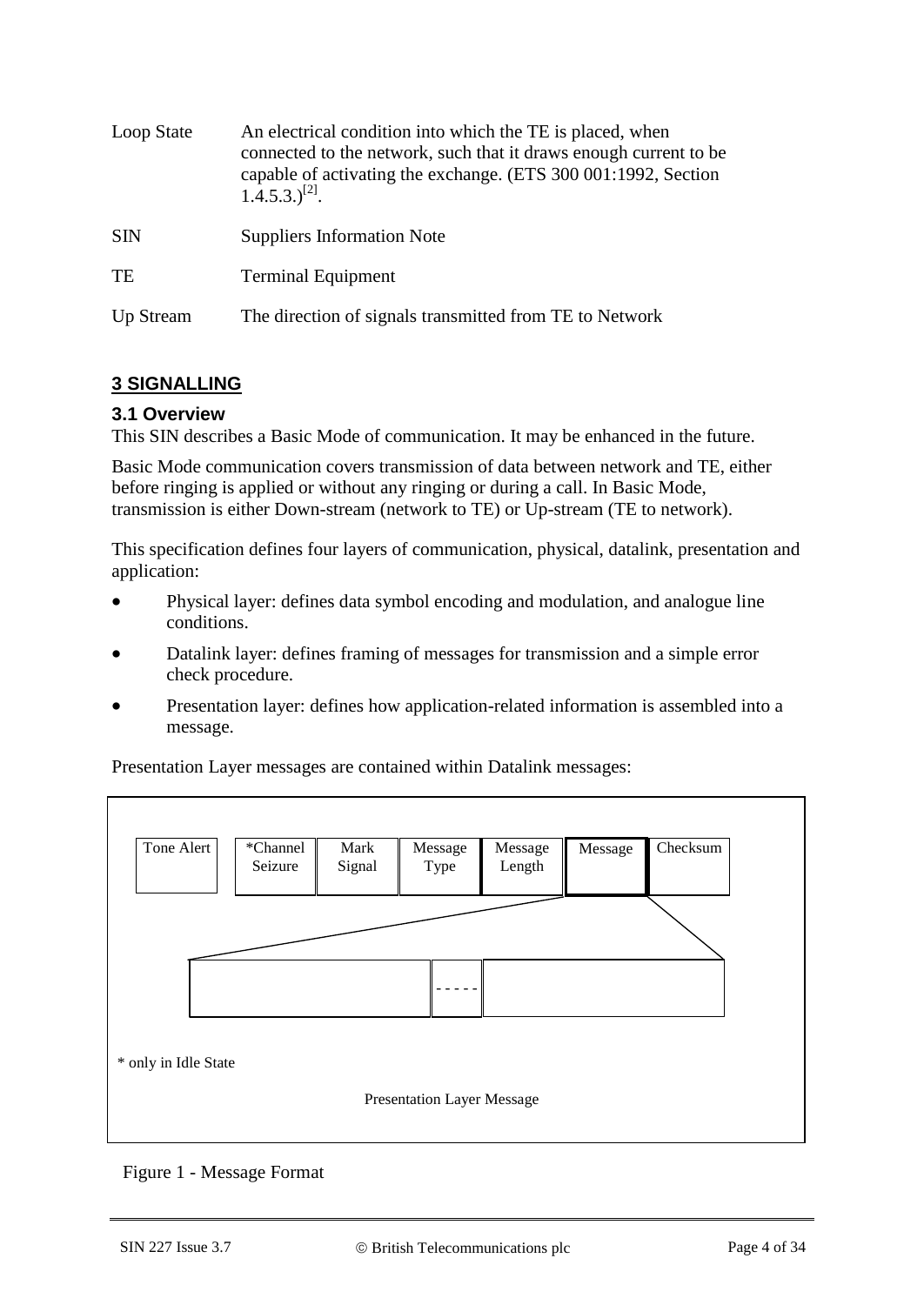Application layer: defines the application (such as Calling Line Identity Presentation) that uses the signalling. These are described in separate Annexes.

For architectural simplicity, only these 4 layers are defined.

The datalink layer packet is preceded by a Tone Alert Signal.

### **3.2 Signalling Specification**

Signalling may occur in either the Idle State or the Loop State.

### **3.2.1 Physical Layer**

Defines data symbol encoding and modulation, and analogue line conditions.

### 3.2.1.1 Idle State

3.2.1.1.1 Sequence of events in the Idle State.



Figure 2 - Idle State Signalling - Sequence Of Events

An incoming **CDS** call is indicated by a polarity reversal on the A and B wires, usually followed by ringing current (Call Arrival Indication). Call Arrival Indication is described in more detail in SIN  $351^{[3]}$  $351^{[3]}$  $351^{[3]}$ . The Caller Display signalling sequence is as shown in Figure 2 and described below.

The TE responds to the Idle State Tone Alert Signal by drawing a d.c. (direct current) Wetting Pulse and applying, for a specified time, a d.c. Load, and an a.c. (alternating current) load  $(\overline{Zss})^{[4]}$  $(\overline{Zss})^{[4]}$  $(\overline{Zss})^{[4]}$ .

The d.c. Wetting Pulse is applied during the Silent Period following the end of the Idle State Tone Alert Signal.

The a.c. load shall be applied at the same time as the d.c. Wetting Pulse. It shall be removed after the end of the V.23 signals<sup>[\[5\]](#page-14-4)</sup>.

The d.c. load shall be applied and removed at the same time as the a.c. load impedance.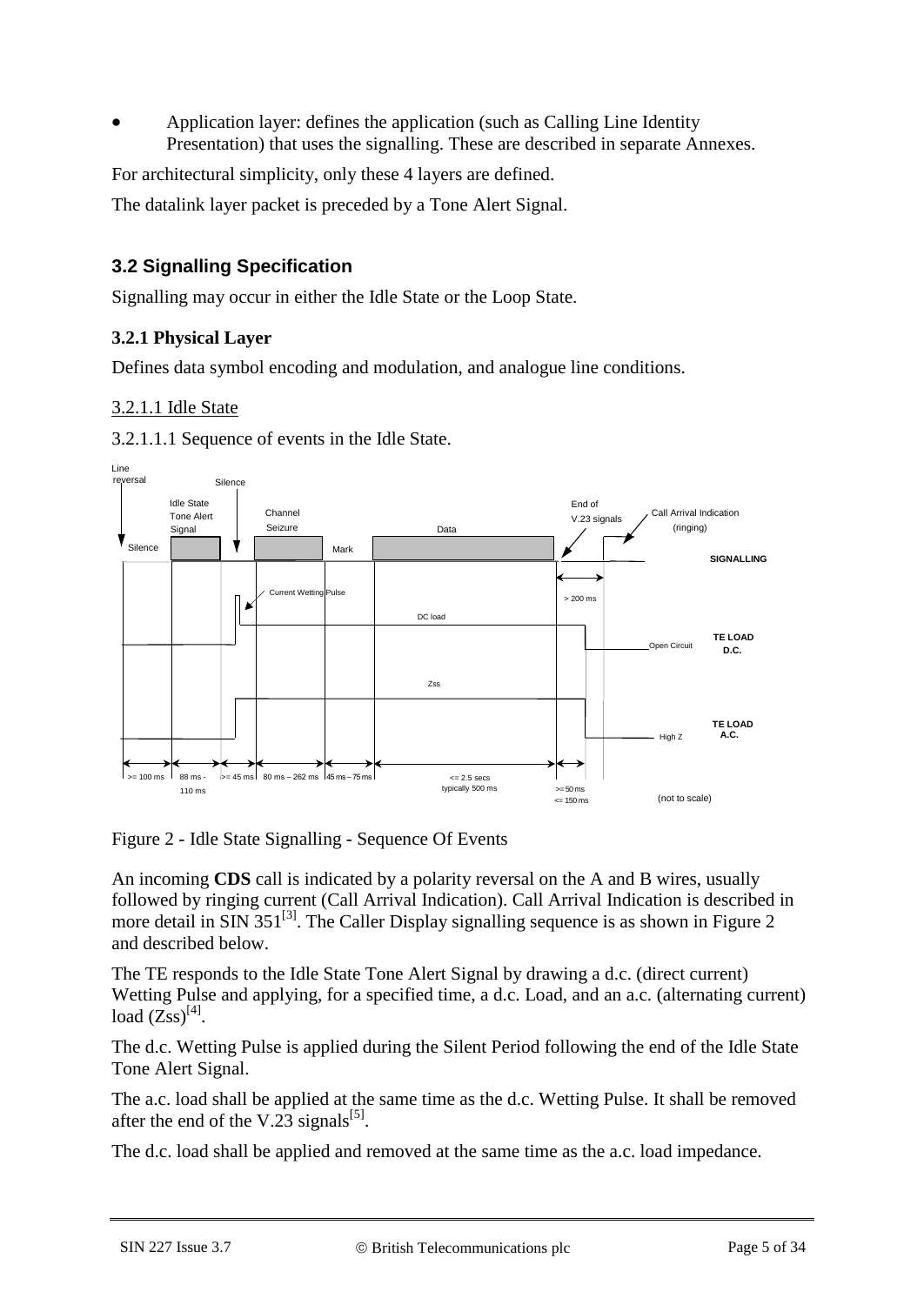On removal of the d.c. and a.c. loads the TE shall revert to the Idle State as described in ETS 300 00 $1^{[2]}$  $1^{[2]}$  $1^{[2]}$ .

### Silent Periods.

For some applications the Channel Seizure may be delayed by up to 5 seconds. Either or both silent periods may be extended in this case.

#### TE Loop State.

During the above sequence, if a TE Loop State condition is detected by the Network the **CDS** message is ceased and the call presented as a non-**CDS** call.

### 3.2.1.1.2 Line Reversal

The potential difference between the two wires of the exchange line will always be equal to or greater than 15 Volts. An incoming Caller Display message will be preceded by a polarity reversal between the two wires.

### 3.2.1.1.3 Idle State Tone Alert Signal

Signals sent in the Idle State before ringing will be preceded by a Tone Alert Signal and a Channel Seizure signal (see [3.2.2.1\)](#page-12-0). The purpose of the Tone Alert Signal is to allow more reliable detection of a Caller Display Service.

TE may recognise the Idle State Tone Alert Signal by detection of a single signal frequency (the lower frequency) or by the detection of both frequencies together. In the case of single frequency detection the validation time should be not less than 30ms. If both frequencies are detected the validation time can be reduced to not less than 20ms.

The Idle State Tone Alert Signal is:

| Frequencies                  | 2130 Hz and 2750 Hz $\pm$ 1.1%                                                                                     |
|------------------------------|--------------------------------------------------------------------------------------------------------------------|
| Received signal level        | $-2$ dBV to $-40$ dBV                                                                                              |
| Signal Level differential    | up to $7 dB$                                                                                                       |
| a.c. and d.c. Load Impedance | a.c. Load is high impedance as required by<br>ETS 300 001:1992, 1.4.5.1 <sup>[2]</sup>                             |
|                              | d.c. Load impedance is that required by<br>ETS 300 001:1992, 1.4.5.1 <sup>[2]</sup>                                |
| Unwanted Signals             | Total power of extraneous signals in the<br>voice band (300-3400 Hz) is at least 20 dB<br>below the signal levels. |
| Duration                     | 88 to 110ms                                                                                                        |

Table 1 - Received Characteristics of Idle State Tone Alert Signal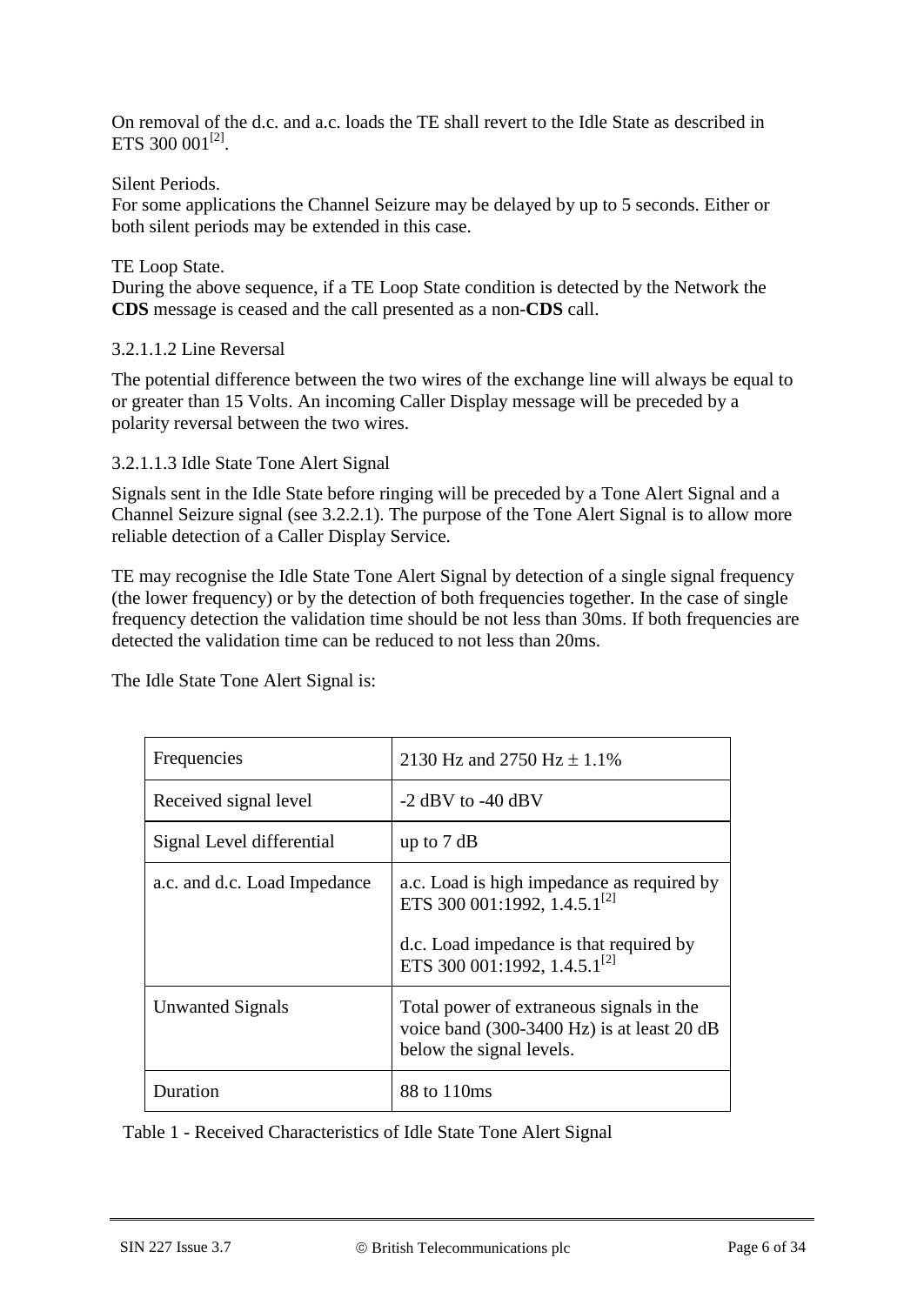### 3.2.1.1.4 D.C. Load

ETS 300 001:1992<sup>[\[2\]](#page-14-1)</sup> requires that the total of TE on a line shall not draw in excess of 120  $\mu$ A in the Idle State. However, the **CDS** TE may, as an option, draw d.c. of up to 0.5 mA per device at 50 V line voltage, but only during **CDS** Idle State signalling. At other times the conditions of ETS 300 001:1992 apply.

### 3.2.1.1.5 D.C. Wetting Pulse

In order to improve reliability of Idle State data reception (by reducing noise), it is recommended that the TE shall draw a short pulse of current from the line by applying a resistive load for a specified time. Full details of this load, including timings, are contained in  $\rm SIN$  242<sup>[\[1\]](#page-14-0)</sup>.

This load must not be applied until the Idle State Tone Alert Signal has been detected.

3.2.1.1.6 Down-stream Data in the Idle State

Down-stream signalling (received by TE) will be based on  $V.23^{5}$  signalling.

| Modulation                      | <b>FSK</b>                                                                                                                                                                                       |
|---------------------------------|--------------------------------------------------------------------------------------------------------------------------------------------------------------------------------------------------|
| Mark (logic 1)                  | 1300 Hz $\pm$ 1.5 %                                                                                                                                                                              |
| Space (logic 0)                 | $2100$ Hz $\pm$ 1.5 %                                                                                                                                                                            |
| Received signal level for mark  | $-8$ dBV to $-40$ dBV                                                                                                                                                                            |
| Received signal level for space | $-8$ dBV to $-40$ dBV                                                                                                                                                                            |
| Signal Level differential       | The received signal levels may differ by up to 6dB.                                                                                                                                              |
| <b>Unwanted Signals</b>         | Total power of extraneous signals in the voice band<br>(300-3400 Hz) is at least 20dB below the signal<br>levels.                                                                                |
| a.c. and d.c. Load Impedance    | a.c. Load impedance is $Zss^{[4]}$                                                                                                                                                               |
|                                 | d.c. Load impedance is that required in paragraph<br>$3.2.1.1.4$ , & $3.2.1.1.5$ .                                                                                                               |
|                                 | The timing of the application of the load<br>impedances is described in 3.2.1.1.1                                                                                                                |
| <b>Transmission rate</b>        | 1200 baud $\pm$ 1%                                                                                                                                                                               |
| Data format                     | Serial binary asynchronous (1 start bit first, then 8<br>data bits with least significant bit first, followed by<br>1 stop bit minimum, up to 10 stop bits maximum).<br>Start bit=0, Stop bit=1. |

Table 2 - Received Characteristics of V.23 Signals in Idle State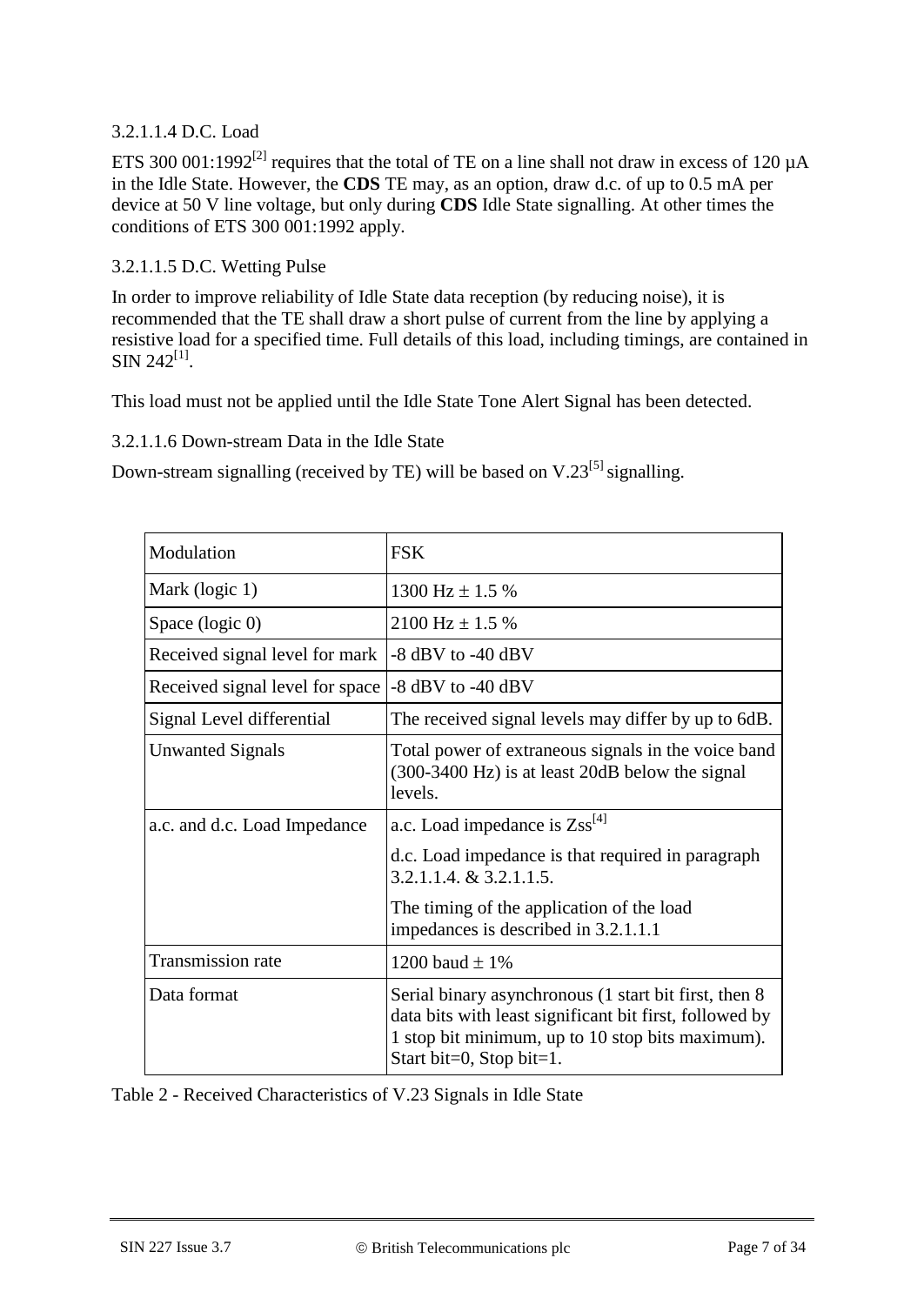All data transmitted by the physical layer consists of 8-bit characters transmitted asynchronously preceded by one start-bit and followed by one stop-bit. At certain points in the message, a longer stop signal may be encountered. However, with the exception of the "Mark Signal" immediately following the "Channel Seizure" (see Datalink Layer) there should be no more than 10 stop-bits between characters.

Octets are constructed as follows:

 $S<sub>2</sub>$  M B<sub>7</sub> B<sub>6</sub> B<sub>5</sub> B<sub>4</sub> B<sub>3</sub> B<sub>2</sub> L S<sub>1</sub>

Order of bits transmitted to line:  $S_1$  first,  $S_2$  last

where S<sub>1</sub> - Start Bit S2 - Stop Bit M - Most significant bit L - Least significant bit  $B_2$  to  $B_7$  - Bit numbers 2 - 7.

Octets are transmitted to line with the most significant octet first (i.e. octets numbered 1).

3.2.1.2 Loop State

3.2.1.2.1 Sequence of events in the Loop State.

The sequence of events is shown in Figure 3 (see over page).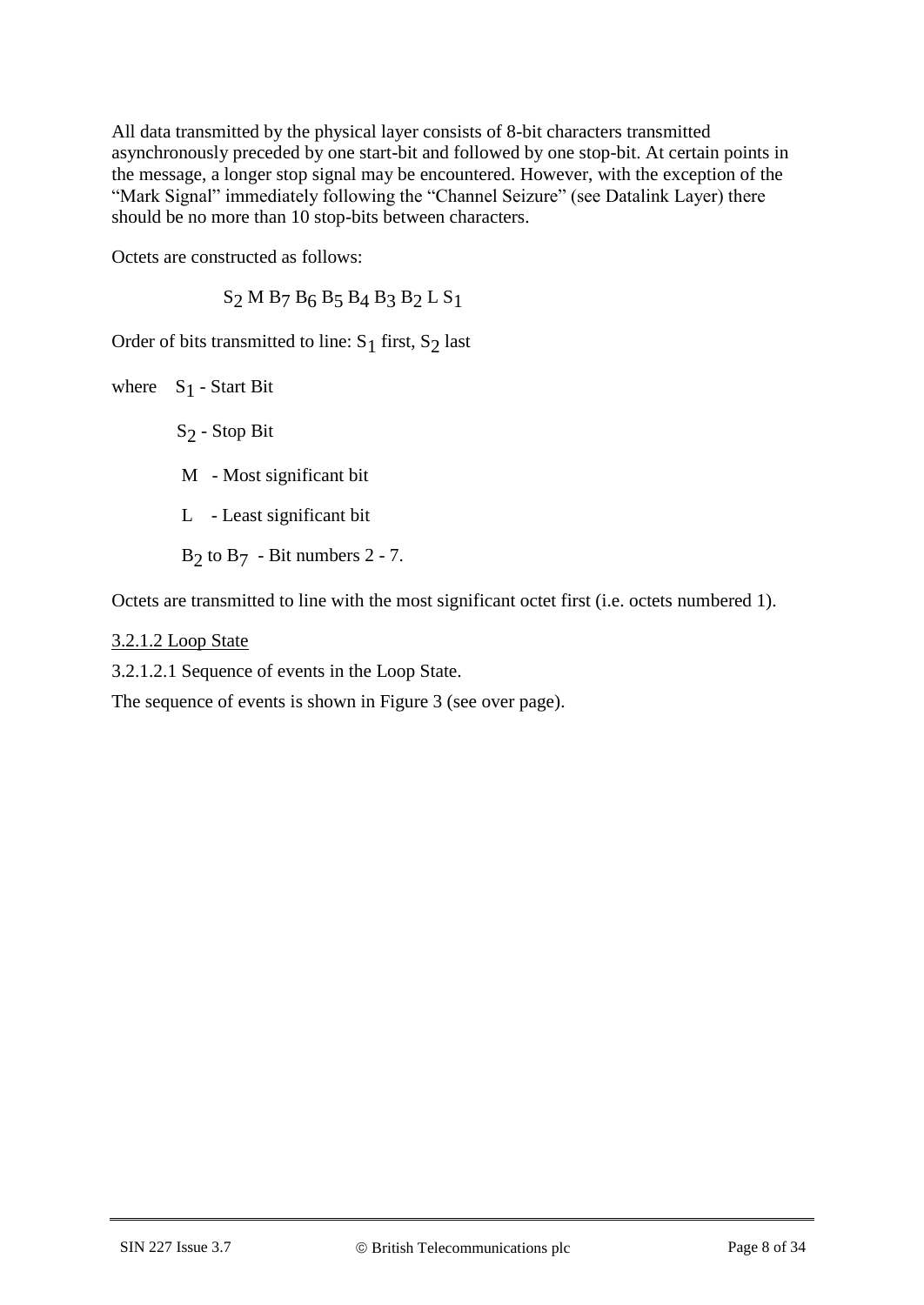

Fig 3 Loop State Signalling sequence of events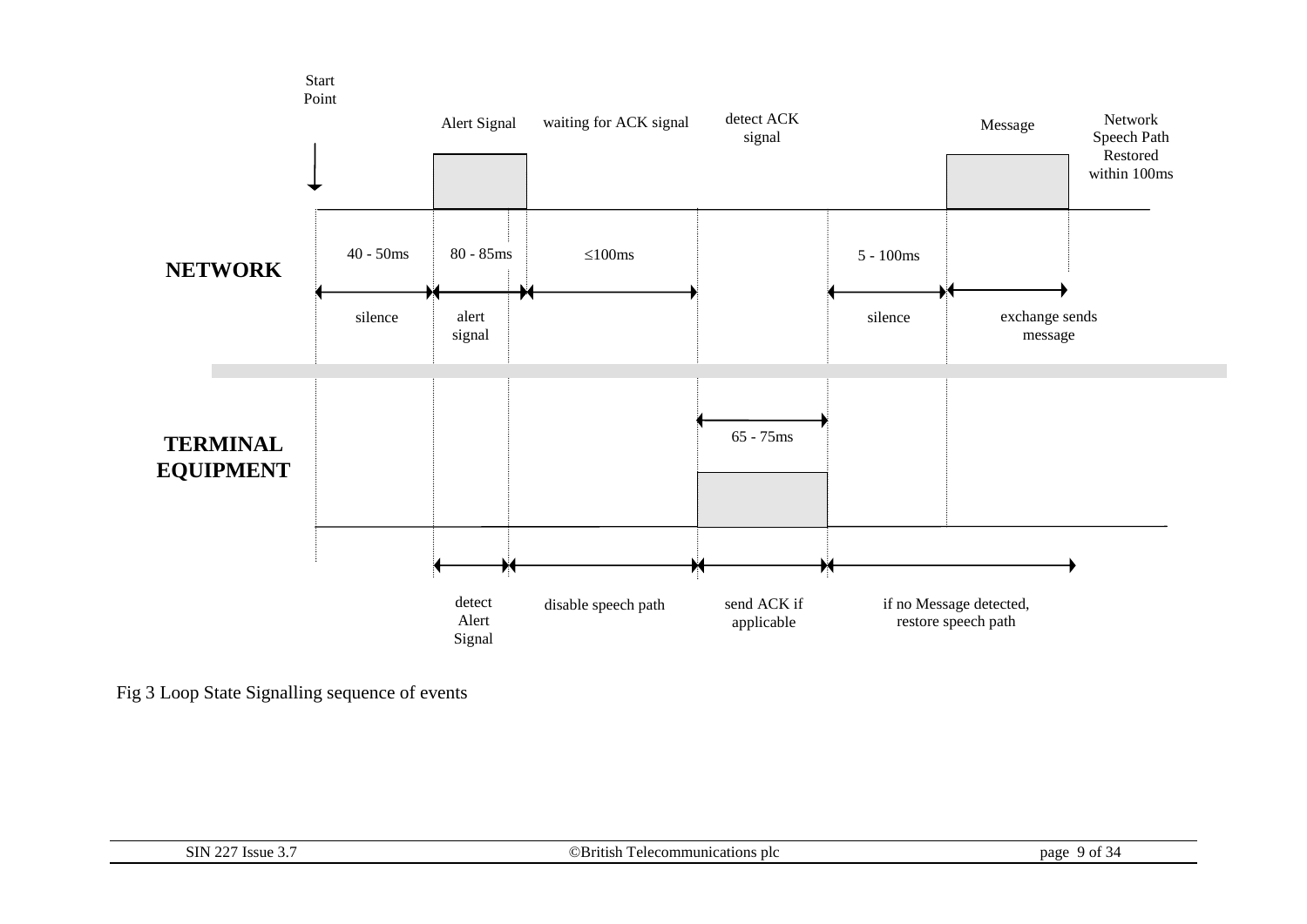The Start Point will be service dependent and will be specified in the appropriate Application Layer description in the relevant Annex to this document. As an example, for "Call Waiting" with "Caller Display" the start point is the end of the first tone ON portion of the audible Call Waiting Indication.

### **NOTE**

**It is important to note that the audible Call Waiting tone (occurring either before or after the Caller Display Signalling) is NOT part of the Caller Display Signalling and TE should NOT attempt to recognise or detect this tone for Caller Display purposes. Other services which may be introduced in the future may have different tones or not have a tone at all.**

At this point the exchange will have already disabled the speech path to the distant customer in both directions of transmission.

The exchange will wait 40 to 50ms from the Start Point, then send the Alert signal.

TE will detect the Alert signal and respond by

- 1. first checking that no other TE, on the same line, are in the Off-hook state,
- 2. and then by disabling the speech path in both directions, and
- 3. sending an Acknowledge (ACK) signal.

This must not be sent before the Alert signal has ceased but must commence within 100ms of the end of the Alert signal.

Note: It may be convenient for TE to constantly monitor the line for other TE in the Off-hook state.

The ACK shall be 65 - 75ms in duration.

The exchange will detect the ACK and respond by sending the Message. The Message will commence between 5 and 100ms from the end of the ACK.

After the complete Message has been sent the exchange will restore the speech path within 100ms.

If the TE does not detect the beginning of the Message within 200ms of the end of sending the ACK it will abandon the signalling and reconnect the speech path.

3.2.1.2.2 Loop State Tone Alert Signal

Signals sent in the Loop State will be preceded by a Tone Alert Signal. The purpose of the Tone Alert Signal is to indicate to the terminal equipment that a Caller Display Service message is ready to be transmitted.

TE must recognise the Loop State Tone Alert Signal by the detection of both frequencies together. The validation time should be not less than 20ms.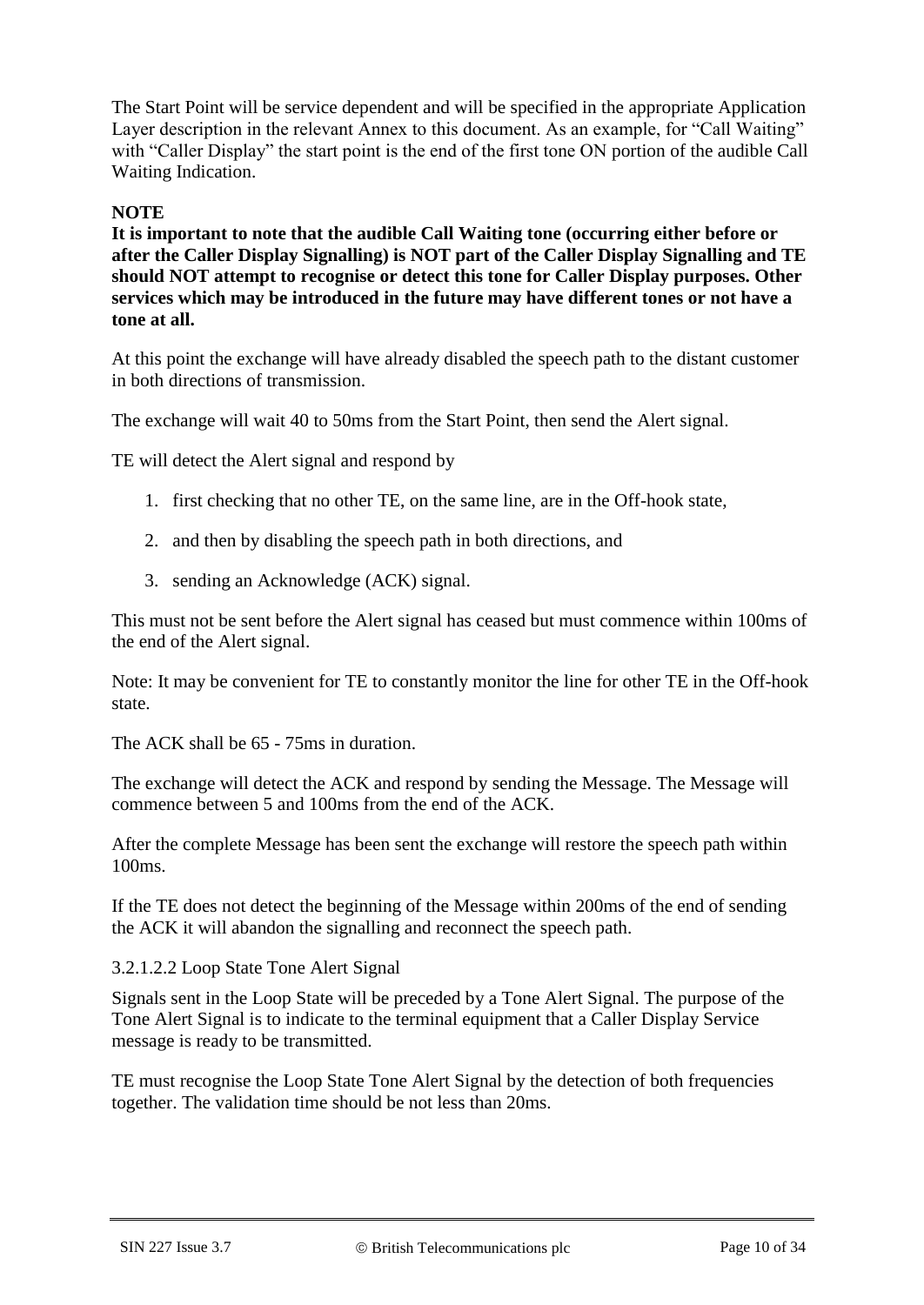The Loop State Tone Alert signal is:

| Frequencies                     | 2130 Hz and 2750 Hz $\pm$ 0.6%                                                                                               |
|---------------------------------|------------------------------------------------------------------------------------------------------------------------------|
| Received signal level           | $-2$ dBV to $-40$ dBV                                                                                                        |
| Signal Level differential       | up to $7 dB$                                                                                                                 |
| a.c. and d.c. Load<br>Impedance | d.c. - ETS 300 001:1992 Section 2.3 <sup>[2]</sup>                                                                           |
|                                 | Alternatively NV NTR Issue 2 section $4^{16}$ .                                                                              |
|                                 | a.c. - ETS 300 001:1992 Section 4.1.2 <sup>[2]</sup>                                                                         |
|                                 | Alternatively NV NTR Issue 2 section $5^{16}$ .                                                                              |
| Unwanted Signals                | Total power of extraneous signals in the voice<br>band $(300-3400 \text{ Hz})$ is at least 20 dB below<br>the signal levels. |
| Duration                        | 80 to 85ms                                                                                                                   |

Table 3 - Received Characteristics of Loop State Alert Signal

### 3.2.1.2.3 Terminal Equipment Acknowledge Signal (ACK)

The Terminal equipment will detect the Alert Tone and respond by sending the Acknowledge Signal (ACK). This signal is the Dual Tone Multi Frequency (DTMF) Digit 'D'  $^{[7]}$  $^{[7]}$  $^{[7]}$ .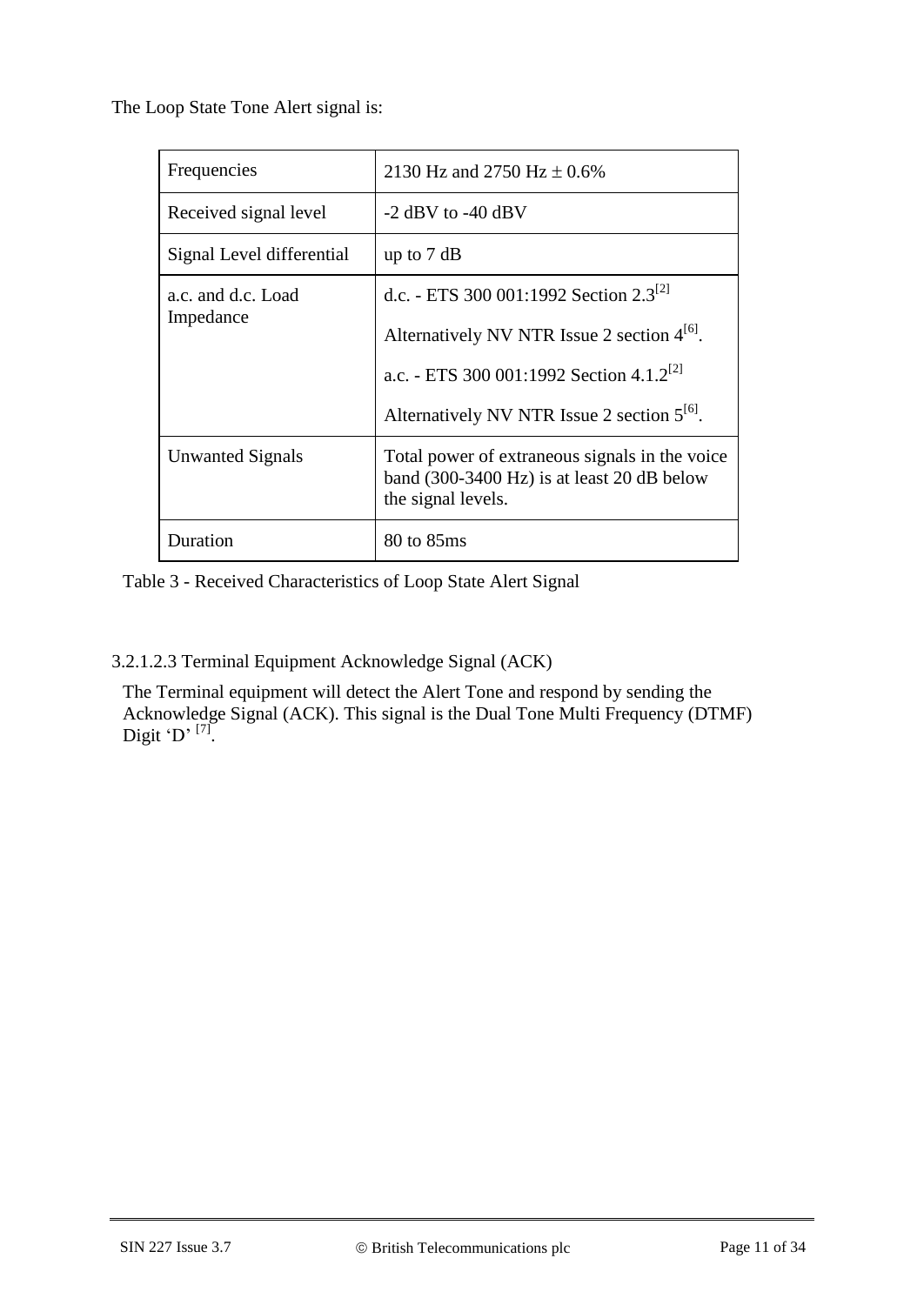### 3.2.1.2.4 Down-stream Data - Loop state

Down-stream signalling (received by TE) will be based on  $V.23^{[5]}$  $V.23^{[5]}$  $V.23^{[5]}$  signalling.

| Modulation                         | <b>FSK</b>                                                                                                                                                                                       |
|------------------------------------|--------------------------------------------------------------------------------------------------------------------------------------------------------------------------------------------------|
| Mark (logic 1)                     | 1300 Hz $\pm$ 1.5 %                                                                                                                                                                              |
| Space (logic 0)                    | 2100 Hz $\pm$ 1.5 %                                                                                                                                                                              |
| Received signal level for<br>mark  | $-8$ dBV to $-40$ dBV                                                                                                                                                                            |
| Received signal level for<br>space | $-8$ dBV to $-40$ dBV                                                                                                                                                                            |
| Signal Level differential          | The received signal levels may differ by up<br>to $6 dB$ .                                                                                                                                       |
| <b>Unwanted Signals</b>            | Total power of extraneous signals in the<br>voice band (300-3400 Hz) is at least 20 dB<br>below the signal levels.                                                                               |
| a.c. and d.c. Load Impedance       | d.c. - ETS 300 001:1992 Section $2.3^{[2]}$                                                                                                                                                      |
|                                    | Alternatively NV NTR Issue 2 section $4^{[6]}$ .                                                                                                                                                 |
|                                    | a.c. - ETS 300 001:1992 Section 4.1.2 <sup>[2]</sup>                                                                                                                                             |
|                                    | Alternatively NV NTR Issue 2 section $5^{[6]}$ .                                                                                                                                                 |
| <b>Transmission Rate</b>           | 1200 baud $\pm$ 1%                                                                                                                                                                               |
| Data format                        | Serial binary asynchronous (1 start bit first,<br>then 8 data bits with least significant bit first,<br>followed by 1 stop bit minimum, up to 10<br>stop bits maximum). Start bit 0, stop bit 1. |

Table 4 - Received Characteristics of V.23 Signals in Loop State

All data transmitted by the physical layer consists of 8-bit characters transmitted asynchronously preceded by one start-bit and followed by one stop-bit. At certain points in the message, a longer stop signal may be encountered. However, with the exception of the "Mark Signal" immediately following the "Channel Seizure" (see Datalink Layer) there should be no more than 10 stop-bits between characters.

Octets are constructed as follows:

S2 M B7 B6 B5 B4 B3 B2 L S1

Order of bits transmitted to line:  $S_1$  first,  $S_2$  last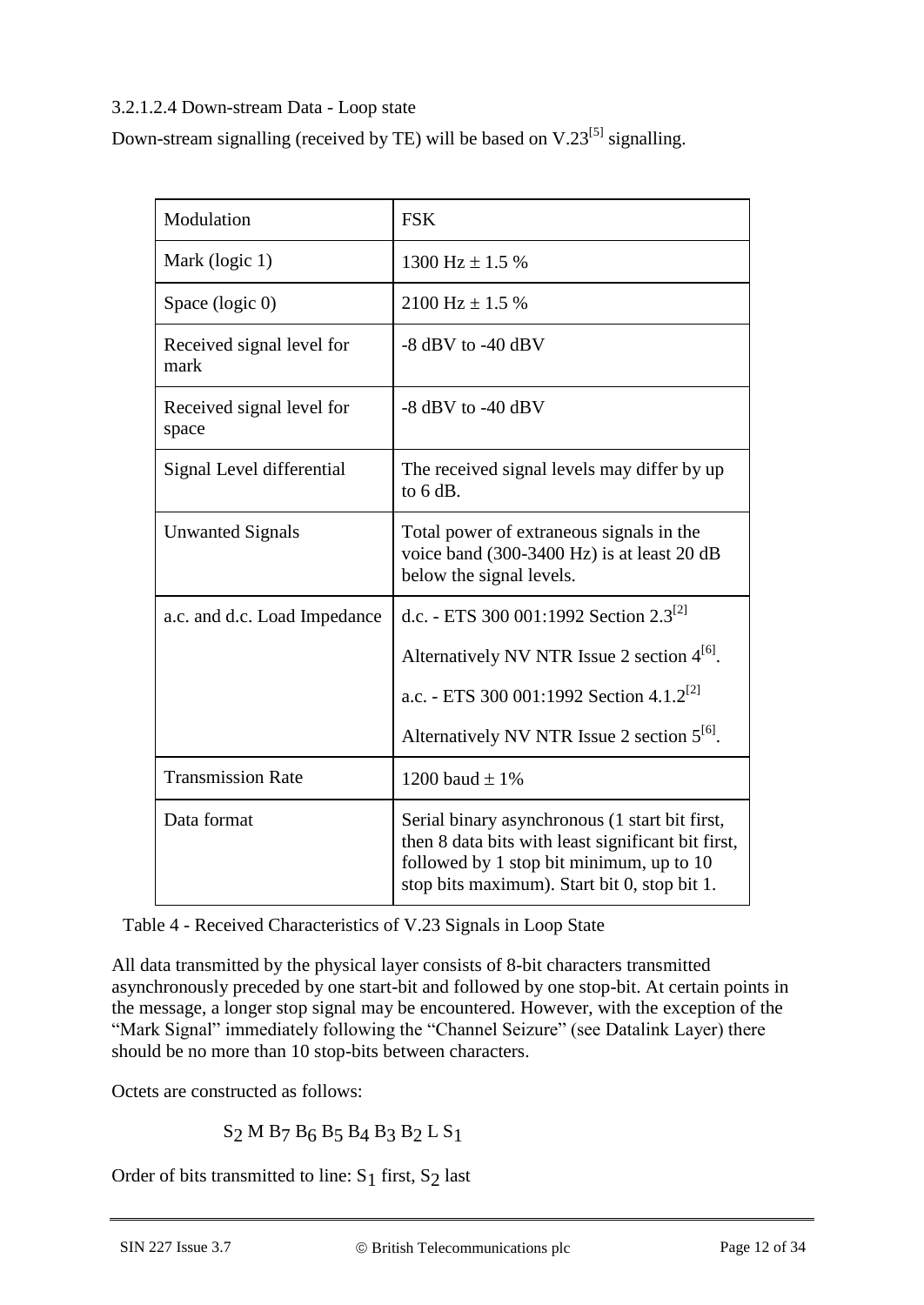where  $S_1$  - Start Bit  $S<sub>2</sub>$  - Stop Bit M - Most significant bit L - Least significant bit  $B<sub>2</sub>$  to  $B<sub>7</sub>$  - Bit numbers 2 - 7.

Octets are transmitted to line with the most significant octet first (i.e. octets numbered 1).

### **3.2.2 Datalink Layer(Basic Mode)**

The datalink layer provides framing of data into packets that can be distinguished from noise, and with error detection in the form of a checksum.

Re transmission of messages is not supported at the datalink layer.

The following figure shows the format of a datalink packet.

| * Channel<br>seizure | Mark signal | Message<br>type | Message<br>length | Message | Checksum |
|----------------------|-------------|-----------------|-------------------|---------|----------|
|----------------------|-------------|-----------------|-------------------|---------|----------|

Figure 4 - Datalink packet format

These fields are sent in order, starting with the Channel Seizure\*, and finishing with the Checksum.

### <span id="page-12-0"></span>3.2.2.1 Channel Seizure (see fig 1)

\* Channel seizure is not sent in Loop State

The Channel Seizure consists of a continuous sequence of alternate 0 and 1 bits at 1200 bits/s. The purpose of Channel Seizure is to minimise the possibility of noise mimicking a genuine carrier.

The length of Channel Seizure as seen by TE is at least 96 bits (80ms). However Channel Seizure may be longer: up to 315 bits (262ms).

### 3.2.2.2 Mark Signal

The mark signal seen by the TE is at least 55 bits (45ms) of continuous mark condition (equivalent to a series of stop bits, or no data being transmitted).

#### 3.2.2.3 Message Type

The message type is a single binary byte. The value depends on the application (to be defined in the appropriate Service Definitions).

#### 3.2.2.4 Message Length

The message length is a single binary byte indicating the number of bytes in the message (not including the Message Type, Message Length or Checksum bytes). This allows a message of between 0 and 255 bytes.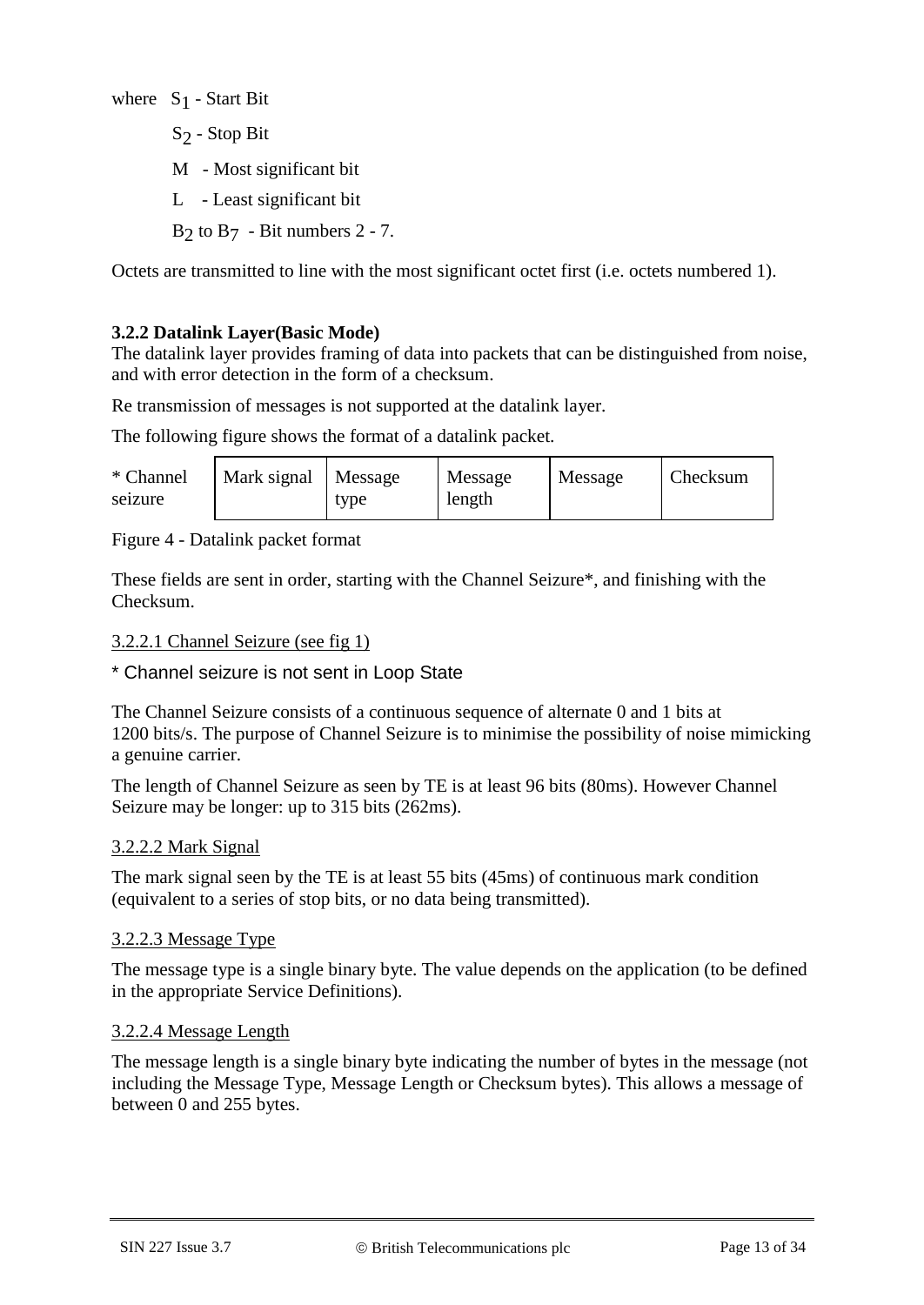### 3.2.2.5 Message

The message consists of between 0 and 255 bytes, according to the Message Length. This is the presentation layer message described below. Any 8-bit value may be sent in the message bytes, depending on the requirements of the presentation layer and the application.

### 3.2.2.6 Checksum

The checksum consists of a single byte equal to the two's complement sum of all bytes starting from the "message type" word up to the end of the message block (excluding the transmitted checksum). Carry from the most significant bit is ignored.

The receiver must compute the 8 bit sum of all bytes starting from the "message type" and including the checksum. Carry from the most significant bit is ignored. The result of this addition must be zero or the message must be assumed to be corrupt.

Note that a checksum is chosen for computational ease and cannot detect all errors.

Example:

Checksum calculation within the network.

| Total of bytes | 10011100 | (carries from the msb* are disregarded) |
|----------------|----------|-----------------------------------------|
| Complement     | 01100011 |                                         |
| 2s Complement  | 01100100 |                                         |

\* most significant bit.

It is the twos complement that is transmitted as the checksum.

Checksum verification by TE.

| Total of bytes    | 10011100   | (carries from the msb are disregarded) |
|-------------------|------------|----------------------------------------|
| Received checksum | 01100100   |                                        |
| Addition          | --00000000 | (carries from the msb are disregarded) |

A mark signal will continue for at least 2 bits after the end of the checksum.

#### **3.2.3 Presentation Layer**

This section covers Basic Mode down-stream signalling. Up-stream signalling and Enhanced Mode are for further study.

The presentation layer assembles application-related information into data parameters. The following figure shows the format of a presentation layer message.

| Parameter Parameter Parameter Parameter Parameter Parameter |        |         |      |        |             |
|-------------------------------------------------------------|--------|---------|------|--------|-------------|
| type                                                        | length | byte(s) | type | length | $ $ byte(s) |

Figure 5- Presentation Layer Message format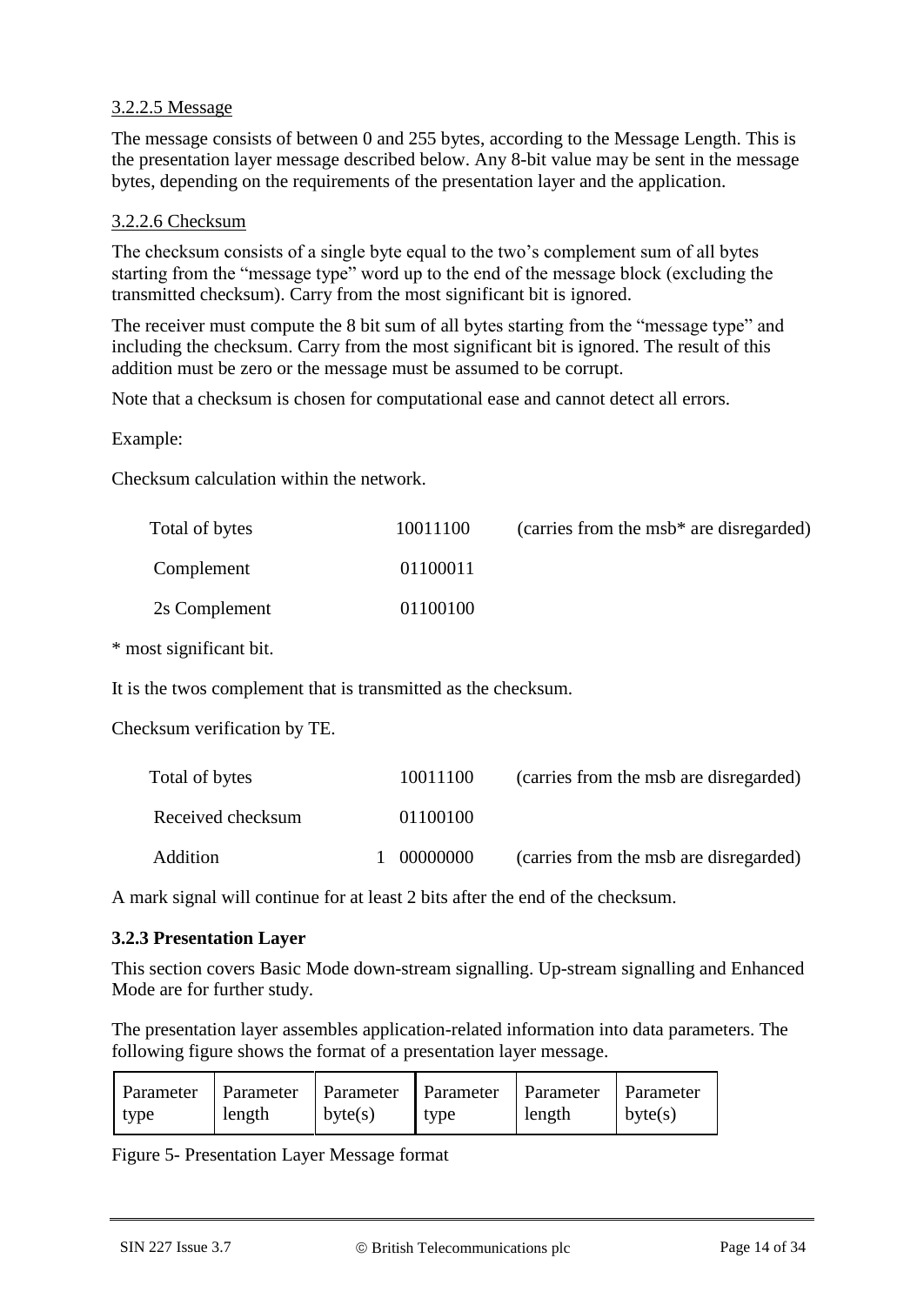The three fields Parameter Type, Parameter Length and Parameter Byte(s) together comprise one presentation layer parameter, and may be repeated. For each parameter, the Parameter Type is sent first, followed by the Parameter Length, and finally the Parameter bytes (if any).

### Parameter Type

The Parameter Type is a single binary byte giving the type of the parameter. The value depends on the application (to be defined in the appropriate Service Definitions).

### Parameter Length

The Parameter length is a single binary byte giving the length of the parameter. The value is between 0 and 255. In Basic Mode, a complete message must be contained within a single datalink packet. Therefore the total length of presentation layer parameters (including all parameter type and length bytes) must not exceed 255 bytes.

### Parameter Byte(s)

Zero or more bytes of application-related information, the number depending on the Parameter Length. The information contained in the Parameter Bytes depends on the application, but should in general be encoded in BT ISDN Character Set  $IAS^{[8]}$  $IAS^{[8]}$  $IAS^{[8]}$  (even where numeric information such as a telephone number is conveyed). All 8 bits of each byte are relevant, and any 8-bit value may be sent, depending on the requirements of the application.

### **4. References**

- <span id="page-14-0"></span>1. SIN 242 - Calling Line Identification Service, Part 1 Idle State, Down Stream Signalling, Part 2 Loop State Signalling.
- <span id="page-14-1"></span>2. ETS 300 001. European Telecommunication Standard Attachments to Public Telephone Network (PSTN); General technical requirements for equipment connected to an analogue subscriber interface in the PSTN
- <span id="page-14-2"></span>3. SIN 351 - BT Public Switched Telephone Network (PSTN): Technical Characteristics Of The Single Analogue Line Interface.
- <span id="page-14-3"></span>4. Zss. A complex impedance nominally represented by the following network:



1386 Ohms

- <span id="page-14-4"></span>5. ITU-T Recommendation V.23 - 600/1200-baud modem standardized for use in the general switched telephone network
- <span id="page-14-5"></span>6. BABT Doc. NV NTR Issue 2. UK Non-Voice National Technical Requirement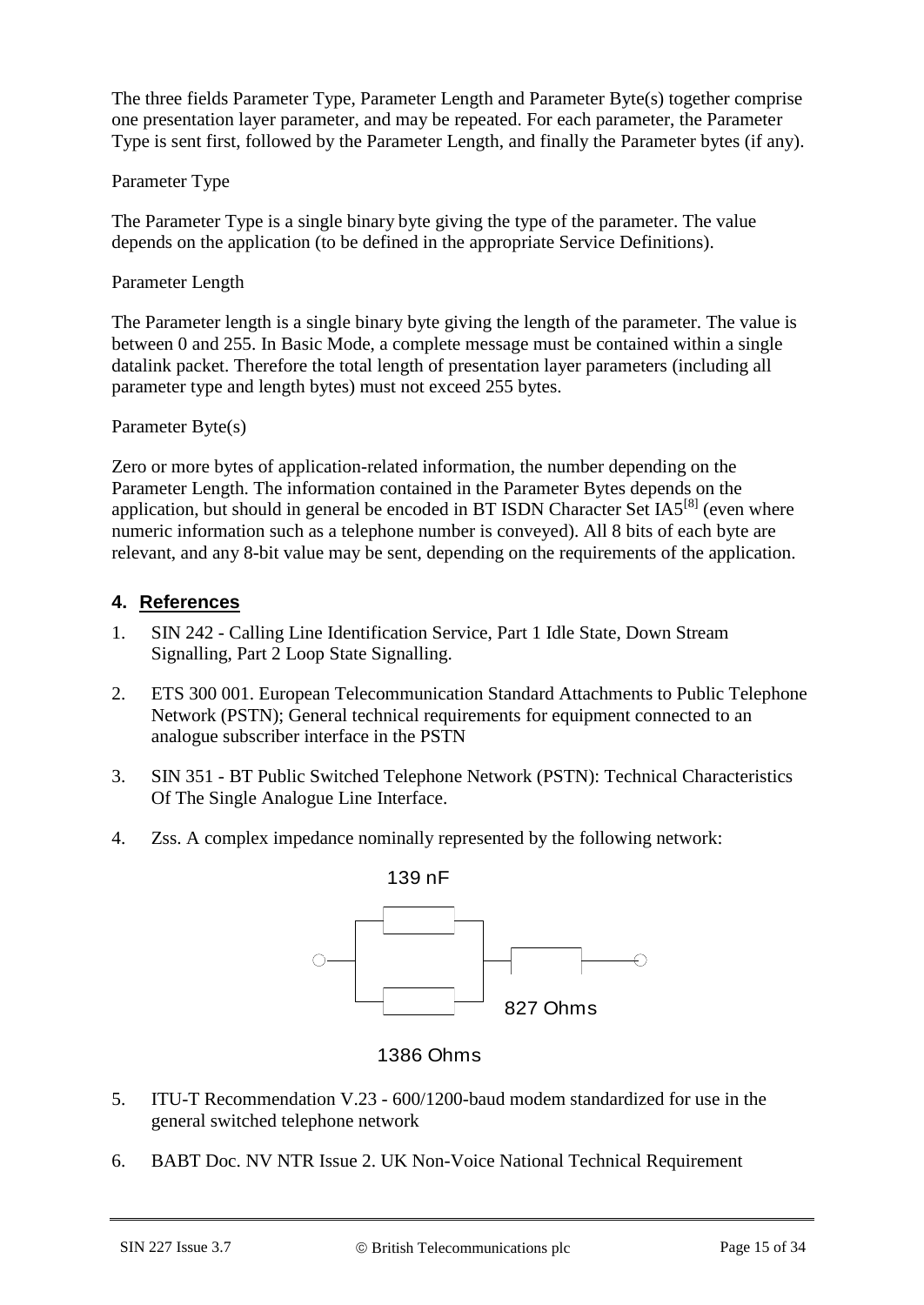- <span id="page-15-0"></span>7. ITU-T Recommendation Q.23 - Technical Features of Push-Button Telephone Sets
- <span id="page-15-1"></span>8. BT ISDN IA5 character set. This is CCITT V.3 with character 2/4 (\$) replaced by "£". This is a 7-bit code, but within CLIP messages is sent as 8 bits, with the most significant bit set to zero. Non-displayable characters (with codes 0 to 31 decimal) are not used. The specification for BT IA5 is given in Appendix 1.
- 9. GR-31 LSSGR: CLASS Feature: Calling Number Delivery (FSD 01-02-1051) published by Telecordia Technologies
- 10. GR-1188 LSSGR: CLASS(SM) Feature: Calling Name Delivery Generic Requirements (FSD 01-02-1070) published by Telecordia Technologies

For information on obtaining documents referenced by SINs, please see the documents sources page at http://www.sinet.bt.com/usenum.htm#docsources.

| <b>ISSUE</b> | <b>DATE</b>    | CHANGES                                                                                     |
|--------------|----------------|---------------------------------------------------------------------------------------------|
| Issue 1      | June 1993      |                                                                                             |
| Issue 2      | April 1996     | <b>Includes Loop State Signalling</b>                                                       |
| Issue 3      | November 1997  | 3.2.1.2.1 (Start Point) Note added.                                                         |
| Is sue 3.1   | April 2001     | Editorial changes.                                                                          |
| Is sue 3.2   | April 2002     | Editorial changes.                                                                          |
| Is sue 3.3   | March 2003     | Editorial changes. Reference to SIN 242 added.                                              |
| Is sue 3.4   | June 2004      | Editorial changes.                                                                          |
| Issue $3.5$  | October 2008   | Clarification in Section 1.5 on compatibility with Bellcore<br><b>CLASS</b> specifications  |
| Issue 3.6    | February 2013  | <b>Editorial changes</b>                                                                    |
| Issue 3.7    | September 2015 | Change SINet site references from http://www.sinet.bt.com to<br>http://www.btplc.com/sinet/ |

### **5. HISTORY**

### **END**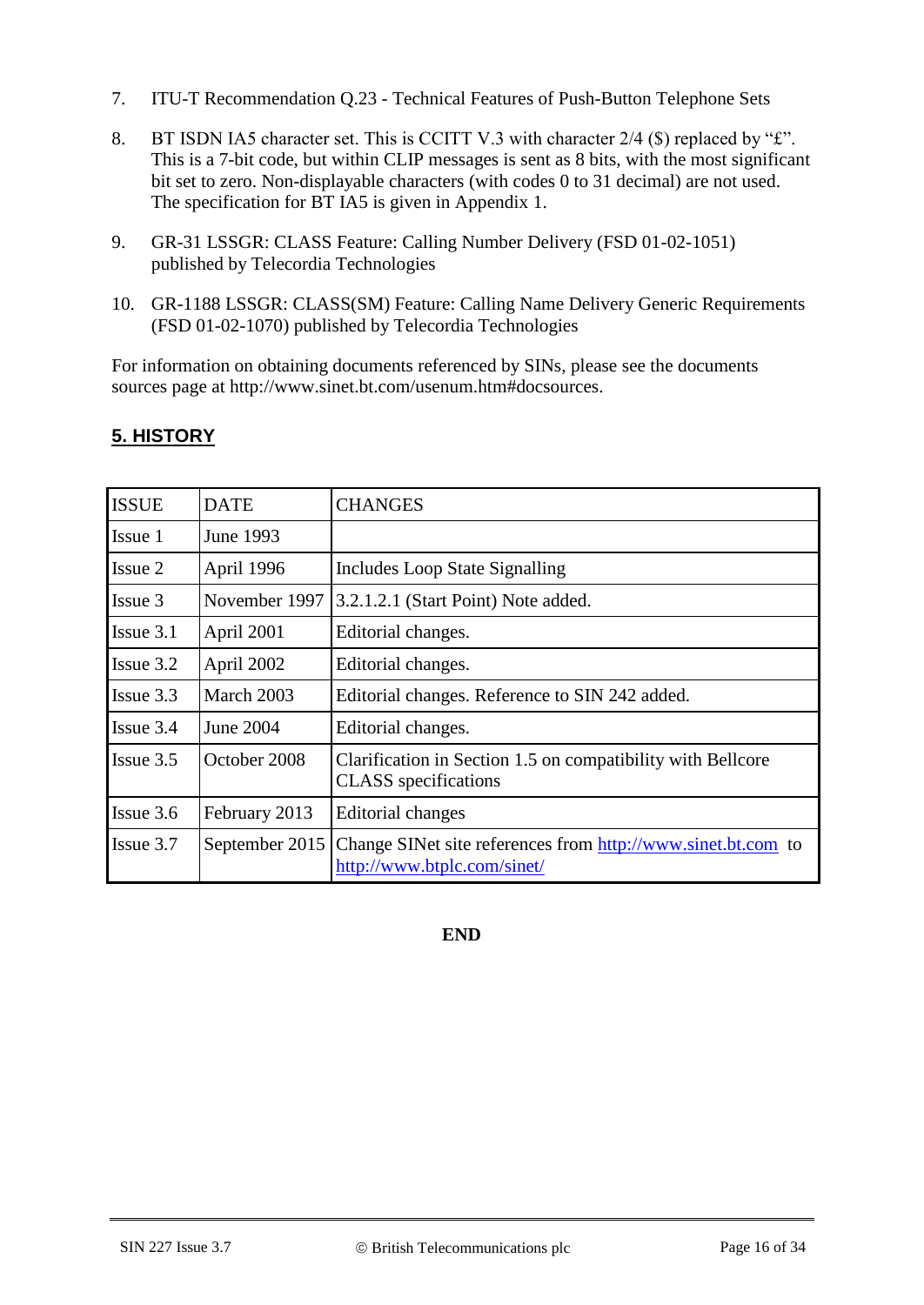### **SIN 227 Appendix 1**

### **ALPHA-NUMERIC CHARACTER SET (IA5)**

GENERAL

Alpha-numeric characters in messages exchanged with the TE shall be coded as in TABLE 1, which differs from CCITT Recommendation V.3 by using the bit combination of position 2/4 to represent the £ (pound sign). In all other respects, TABLE 1 accords with CCITT Recommendation V.3 with the permissible option of using position 2/3 for # (number sign).

The following abbreviations are used in TABLE 1:

| <b>BEL</b> | <b>Bell</b>                  |
|------------|------------------------------|
| CAN        | Cancel                       |
| DC         | Device Control               |
| DEL        | Delete                       |
| EМ         | End of Medium                |
| ESC        | Escape                       |
| FE         | <b>Format Effectors</b>      |
|            |                              |
| IS         | <b>Information Separator</b> |
| <b>NUL</b> | Null                         |
| SI         | Shift-In                     |
| SО         | Shift-Out                    |
| SP         | Space                        |
| SUB        | Substitute Character         |

NOTE 1 : The significance of the following graphic characters is given below:

| Position (Column/row) | Significance             |
|-----------------------|--------------------------|
| 2/2                   | <b>Quotation Mark</b>    |
| 2/7                   | Apostrophe               |
| 2/12                  | Comma                    |
| 5/14                  | <b>Upward Arrow Head</b> |
| 5/15                  | Underline                |
| 6/0                   | <b>Grave Accent</b>      |
| 7/14                  | Tilde                    |
|                       |                          |

NOTE 2 : The control characters in columns 0 and 1 and DEL in column 7, row 15 are not used.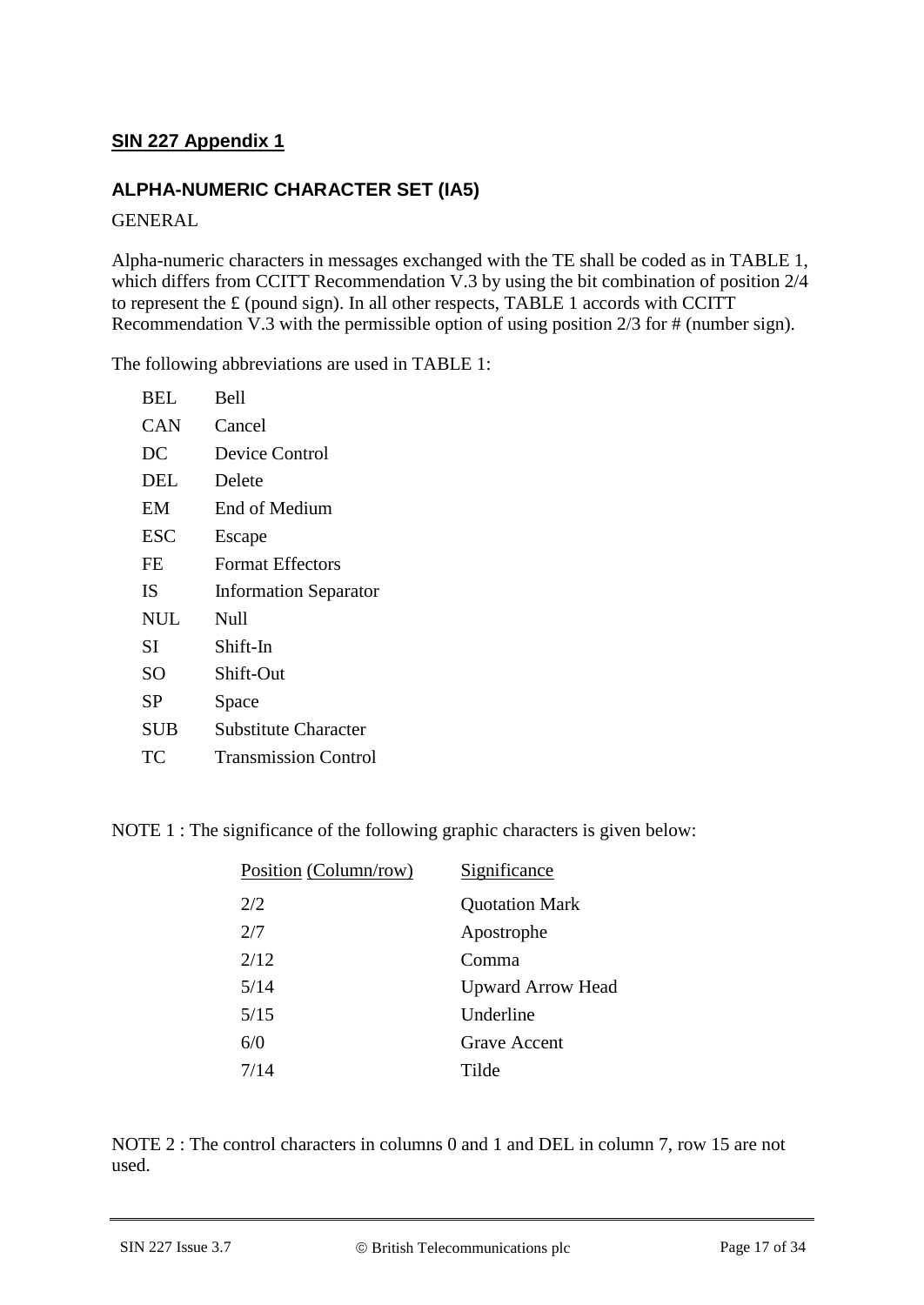|                 | B           | b7             | $\boldsymbol{0}$ | $\overline{0}$  | $\mathbf{0}$         | $\overline{0}$    | $\mathbf{1}$              | $\mathbf{1}$                   | $\mathbf{1}$                                                                                                                                                                                                                                                                                                                                                                                                                   | $\mathbf{1}$   |
|-----------------|-------------|----------------|------------------|-----------------|----------------------|-------------------|---------------------------|--------------------------------|--------------------------------------------------------------------------------------------------------------------------------------------------------------------------------------------------------------------------------------------------------------------------------------------------------------------------------------------------------------------------------------------------------------------------------|----------------|
|                 | $\mathbf I$ |                |                  |                 |                      |                   |                           |                                |                                                                                                                                                                                                                                                                                                                                                                                                                                |                |
|                 | T           | b6             | $\overline{0}$   | $\overline{0}$  | $\mathbf{1}$         | $\mathbf{1}$      | $\overline{0}$            | $\overline{0}$                 | $\mathbf{1}$                                                                                                                                                                                                                                                                                                                                                                                                                   | $\mathbf{1}$   |
|                 | $\mathbf S$ |                |                  |                 |                      |                   |                           |                                |                                                                                                                                                                                                                                                                                                                                                                                                                                |                |
|                 |             | b5             | $\overline{0}$   | $\mathbf{1}$    | $\boldsymbol{0}$     | $\mathbf{1}$      | $\boldsymbol{0}$          | $\mathbf{1}$                   | $\boldsymbol{0}$                                                                                                                                                                                                                                                                                                                                                                                                               | $\mathbf{1}$   |
| <b>BITS</b>     |             |                | $\boldsymbol{0}$ | $\mathbf{1}$    | $\overline{c}$       | 3                 | $\overline{4}$            | $\sqrt{5}$                     | $\sqrt{6}$                                                                                                                                                                                                                                                                                                                                                                                                                     | $\overline{7}$ |
| $b$ $b$ $b$ $b$ |             |                |                  |                 |                      |                   |                           |                                |                                                                                                                                                                                                                                                                                                                                                                                                                                |                |
| 4 3 2 1         |             |                |                  |                 |                      |                   |                           |                                |                                                                                                                                                                                                                                                                                                                                                                                                                                |                |
| 0 0 0 0         |             | $\mathbf{0}$   | <b>NUL</b>       | TC7             | ${\rm SP}$           | $\boldsymbol{0}$  | $\omega$                  | $\, {\bf P}$                   | $\bar{\mathbf{v}}$                                                                                                                                                                                                                                                                                                                                                                                                             | $\, {\bf p}$   |
| 0 0 0 1         |             | $\,1\,$        | TC1              | DC1             | $\mathbf{I}$         | $\,1\,$           | $\mathbf{A}$              | Q                              | a                                                                                                                                                                                                                                                                                                                                                                                                                              | $\mathbf q$    |
| 0 0 1 0         |             | $\overline{2}$ | TC <sub>2</sub>  | DC <sub>2</sub> | $\mathbf{H}$         | $\overline{2}$    | $\, {\bf B}$              | $\mathbb{R}$                   | $\mathbf b$                                                                                                                                                                                                                                                                                                                                                                                                                    | $\mathbf r$    |
| 0 0 1 1         |             | $\overline{3}$ | TC3              | DC3             | $\#$                 | $\overline{3}$    | $\mathbf C$               | S                              | $\mathbf c$                                                                                                                                                                                                                                                                                                                                                                                                                    | ${\bf S}$      |
| 0100            |             | $\overline{4}$ | TC4              | DC4             | $\mathbf f$          | $\overline{4}$    | ${\bf D}$                 | $\mathbf T$                    | d                                                                                                                                                                                                                                                                                                                                                                                                                              | t              |
| 0101            |             | 5              | TC5              | TC8             | $\%$                 | 5                 | ${\bf E}$                 | $\mathbf U$                    | ${\bf e}$                                                                                                                                                                                                                                                                                                                                                                                                                      | u              |
| 0 1 1 0         |             | 6              | TC <sub>6</sub>  | TC9             | $\&$                 | 6                 | ${\bf F}$                 | $\mathbf V$                    | $\mathbf f$                                                                                                                                                                                                                                                                                                                                                                                                                    | $\mathbf V$    |
| 0111            |             | $\tau$         | <b>BEL</b>       | <b>TC10</b>     | $\bar{\mathbf{r}}$   | $\overline{7}$    | $\mathbf G$               | W                              | $\mathbf{g}% _{T}=\mathbf{g}_{T}=\mathbf{g}_{T}=\mathbf{g}_{T}=\mathbf{g}_{T}=\mathbf{g}_{T}=\mathbf{g}_{T}=\mathbf{g}_{T}=\mathbf{g}_{T}=\mathbf{g}_{T}=\mathbf{g}_{T}=\mathbf{g}_{T}=\mathbf{g}_{T}=\mathbf{g}_{T}=\mathbf{g}_{T}=\mathbf{g}_{T}=\mathbf{g}_{T}=\mathbf{g}_{T}=\mathbf{g}_{T}=\mathbf{g}_{T}=\mathbf{g}_{T}=\mathbf{g}_{T}=\mathbf{g}_{T}=\mathbf{g}_{T}=\mathbf{g}_{T}=\mathbf{g}_{T}=\mathbf{g}_{T}=\math$ | W              |
| 1000            |             | 8              | FE <sub>0</sub>  | CAN             | $\overline{(\ }$     | 8                 | $\boldsymbol{\mathrm{H}}$ | $\mathbf X$                    | $\mathbf h$                                                                                                                                                                                                                                                                                                                                                                                                                    | $\mathbf X$    |
| 1 0 0 1         |             | 9              | FE1              | EM              | $\mathcal{L}$        | 9                 | $\rm I$                   | $\mathbf Y$                    | $\mathbf{i}$                                                                                                                                                                                                                                                                                                                                                                                                                   | у              |
| 1 0 1 0         |             | 10             | FE <sub>2</sub>  | <b>SUB</b>      | $\ast$               | $\ddot{\cdot}$    | $\bf J$                   | $\mathbf Z$                    | $\mathbf{j}$                                                                                                                                                                                                                                                                                                                                                                                                                   | Z              |
| 1 0 1 1         |             | $11\,$         | FE3              | <b>ESC</b>      | $+$                  | $\vdots$          | $\bf K$                   | $\mathbf{r}$                   | k                                                                                                                                                                                                                                                                                                                                                                                                                              | $\{$           |
| 1 1 0 0         |             | 12             | FE4              | IS4             | $\bullet$            | $\,<$             | L                         | $\setminus$                    | $\mathbf{1}$                                                                                                                                                                                                                                                                                                                                                                                                                   |                |
| 1 1 0 1         |             | 13             | FE5              | IS3             | $\blacksquare$       | $\qquad \qquad =$ | $\mathbf M$               | $\begin{array}{c} \end{array}$ | m                                                                                                                                                                                                                                                                                                                                                                                                                              | $\}$           |
| 1 1 1 0         |             | 14             | SO               | IS <sub>2</sub> | $\ddot{\phantom{0}}$ | $\rm{>}$          | ${\bf N}$                 | $\boldsymbol{\wedge}$          | n                                                                                                                                                                                                                                                                                                                                                                                                                              | $\thicksim$    |
| 1 1 1 1         |             | 15             | SI               | IS1             | $\sqrt{2}$           | $\overline{?}$    | $\mathbf{O}$              |                                | $\mathbf{o}$                                                                                                                                                                                                                                                                                                                                                                                                                   | DEL            |

### **TABLE 1: CHARACTER CODING - BT ISDN VERSION**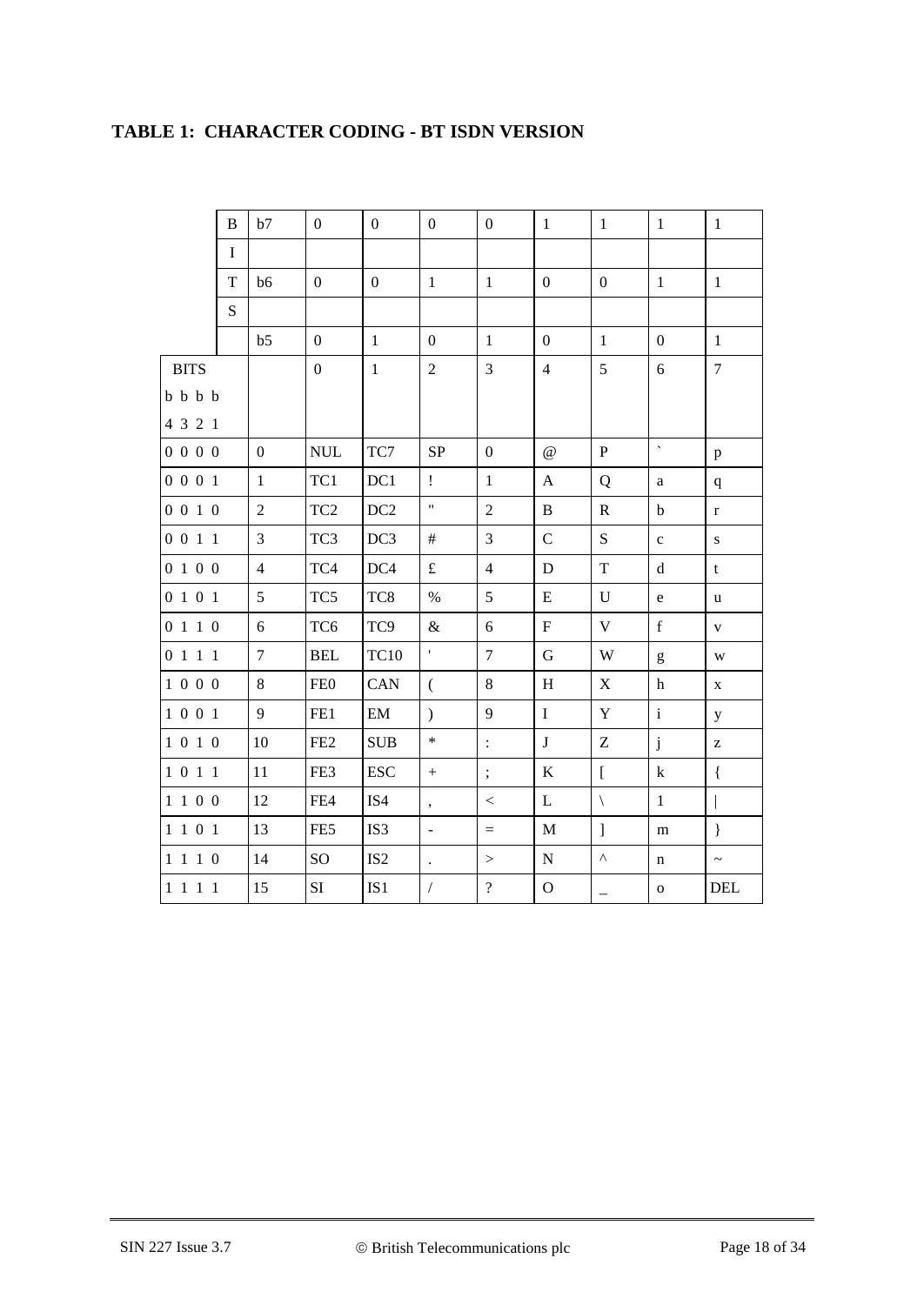### **SIN 227 ANNEX A CALLING LINE IDENTIFICATION PRESENTATION (CLIP)**

### **CONTENTS**

- A.1 Overview
- A.2 Message Format
- A.3 Message Timing
- A.4 Requirements for CLIP parameters
- A.5 Message Length
- A.6 Message Structure Example

### **A.1 Overview**

Calling Line Identity Presentation (CLIP) provides for the delivery of the identity of the caller when a telephone call arrives, before the start of ringing. The service will initially offer caller number using signalling in an Idle State mode.<sup>iii iv</sup>

When CLIP is provided on a line, and is active, then a CLIP message will be delivered with every incoming call. Where the caller's name or number is not delivered, then the reason for non-delivery will be indicated (currently there are two possibilities: name or number not available, and name or number withheld by the caller). Text messages generated by the network may also be sent.

In addition to caller identity, the CLIP Service also delivers the time and date, and may also provide an indication of call type. For other services the time and date may not be the current time and date. The time may be used to set clocks in TE.

### DISPLAY CALLER WITHHELD

Callers may have legitimate reasons for withholding their CLI from the called party. At the same time as the introduction of the Caller Display Service, BT introduced a corresponding service that allows callers to withhold CLI on a per call basis. This service to withhold CLI is activated by the caller dialling the prefix digits 141 in front of the number to be called. Use of this 141 prefix will result in the call being marked "private" within the (BT) network . The "CLI Withheld" parameter will be sent as a reason for the absence of CLI as the caller display message.

-

iii The service may be enhanced later to deliver caller name.

iv Other enhancements are planned including CLIP during the Loop State to extend the caller waiting service.(see SIN227, Annex B)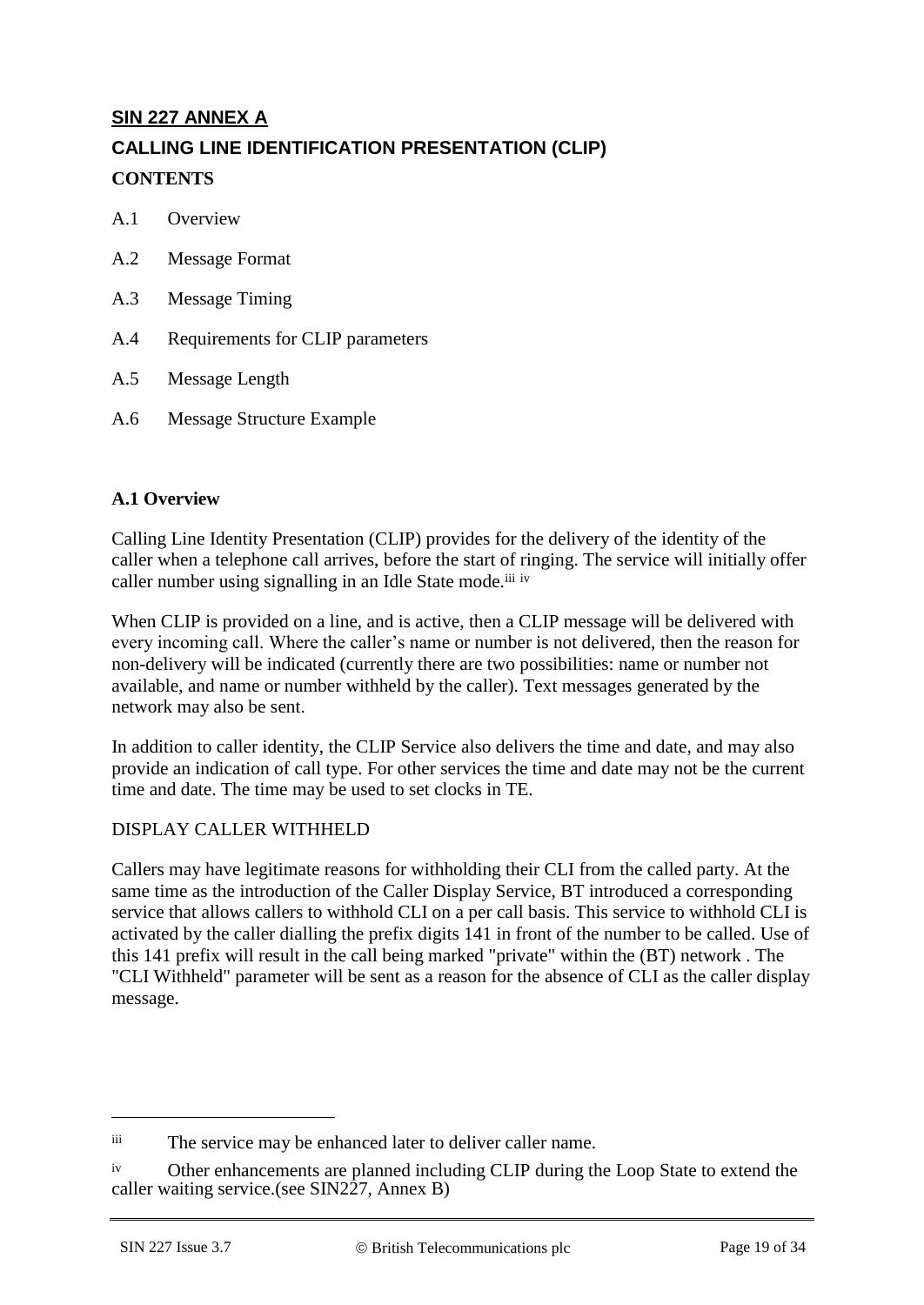As an extension to the 141 service, in some instances it will be necessary to provide the CLI Withheld Service for all calls from a particular line. In this case CLI will be withheld for all calls and there will be no need to prefix each call with 141. CLI can be sent on a per call basis in this instance by dialling the prefix 1470.

### 141 AND THE IMPACT ON TE

It is important that TE should support the prefix 141 for customers wishing to withhold their CLI. TE suppliers should note that chargeable calls could start with the prefix 141. This could affect payphones, call-logging equipment, call barring equipment and possibly private network numbering schemes.

The digits 141 will be treated as a service activation code and absorbed at the local exchange. There will be no second dial tone or confirmation to the caller after 141. The caller will be able to dial the rest of the call in the normal way immediately after 141. Onwards routing on the basis of the remaining digits will take place as usual and provide access to other operators using their normal access codes.

### MALICIOUS CALL TRACE

The use of 141 will not prevent operation of the malicious call trace capability of the network. The malicious call trace is a network operator function.

### **A.2 Message Format**

This section does not define how TE should process, store or display information contained within the messages.

The signalling system can deliver up to 255 bytes for the Presentation layer packet. This is currently a maximum of 64 bytes for CLIP. This excludes datalink overhead Caller Display Service such as Channel Seizure, Mark Signal, Message Type and Length and Checksum.

The Message Type for CLIP is binary 10000000, indicating "Supplementary Information Message". Other message types may be used for other purposes.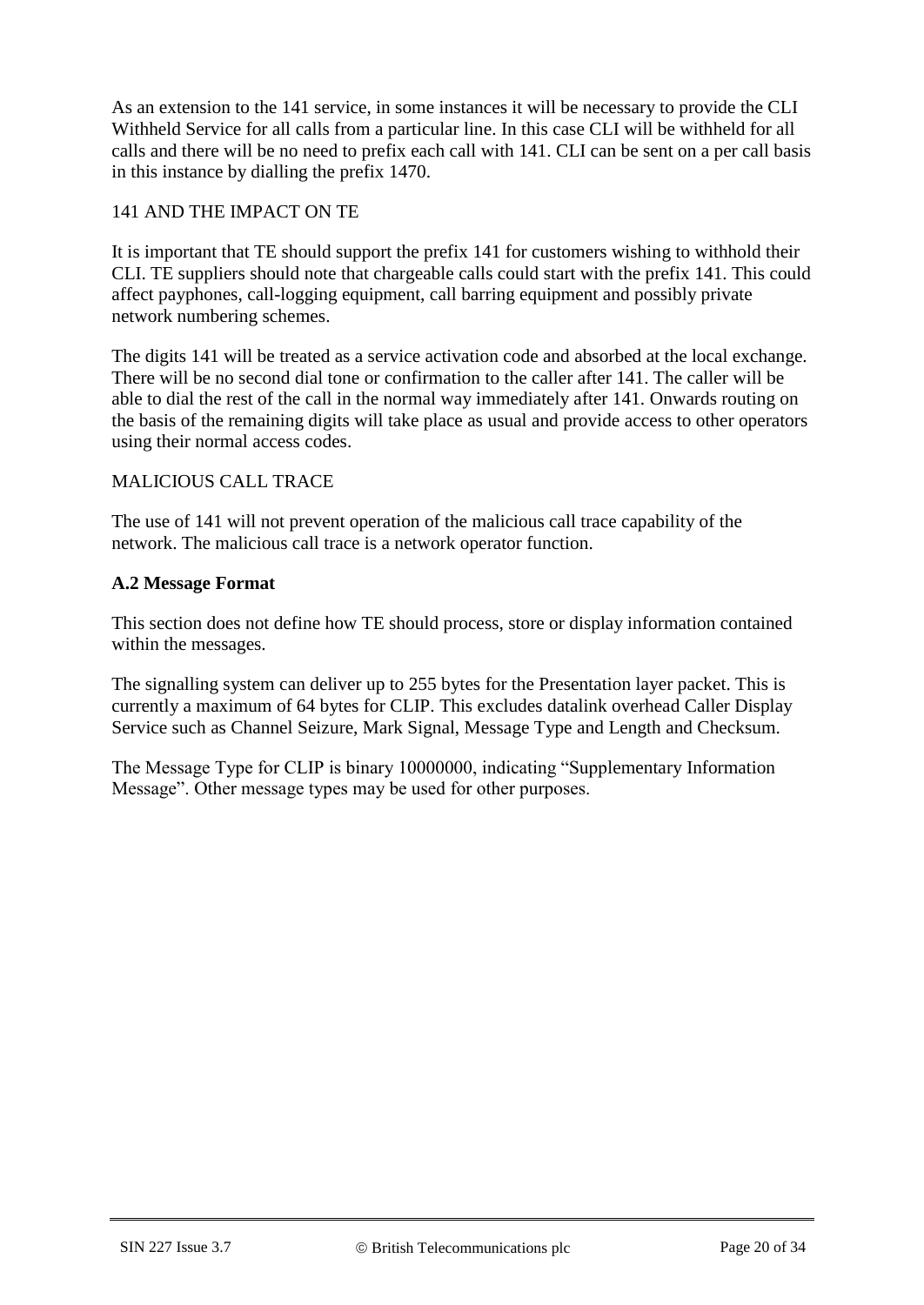There are eight parameter types associated with CLIP:

| <b>Parameter Type value</b> | Parameter name                       |
|-----------------------------|--------------------------------------|
| 00010001                    | Call Type                            |
| 00000001                    | Time & date                          |
| 00000010                    | Calling line directory number (DN)   |
| 00000011                    | Called directory number              |
| 00000100                    | Reason for absence of DN             |
| 00000111                    | Caller name/Text                     |
| 00001000                    | Reason for absence of name           |
| 00010011                    | <b>Network Message System Status</b> |

Table 1, Annex A - Parameter Types

The "Calling line directory number" is the number of the line from which the call was made, or a substitute presentation number. The "Called directory number" is the number that was called. The latter is of significance when the call has been diverted, or for whatever reason the number called may not be the same as the number to which the call is connected.

There may be parameters of other types present. The Call Type parameter, if present, will always be sent first. Other parameters may be sent in any order. Any parameters defined in future will be sent after these eight, to allow TE makers to define buffer lengths long enough only for these CLIP parameters defined here. Parameters of unrecognised type should be ignored.

At least seven of the eight must be recognised for the CLIP service (TE is not required to recognise called directory number when the service is launched). The call type parameter, if present will always be sent first. Other parameters may be sent in any order. (Parameters defined in the future will always be sent after those defined here, that is later in sequence).

Not all parameters may be sent on all occasions.

Parameters may be sent with zero length. In such cases Parameter Type and Parameter Length will still be sent. Parameter Length will zero and the checksum will be correct. (See A.2.1.).

Unless otherwise indicated, parameters shall be encoded in  $IA5^{[8]}$  $IA5^{[8]}$  $IA5^{[8]}$ . The version used is a 7-bit code, and will be sent in 8-bit bytes with the most significant bit set to zero. Non-displayable characters (with codes 0 to 31 decimal) are not used.

In the following tables of parameter encoding, for each parameter byte number 1 is sent first, followed by byte 2, and so on until the last byte has been transmitted.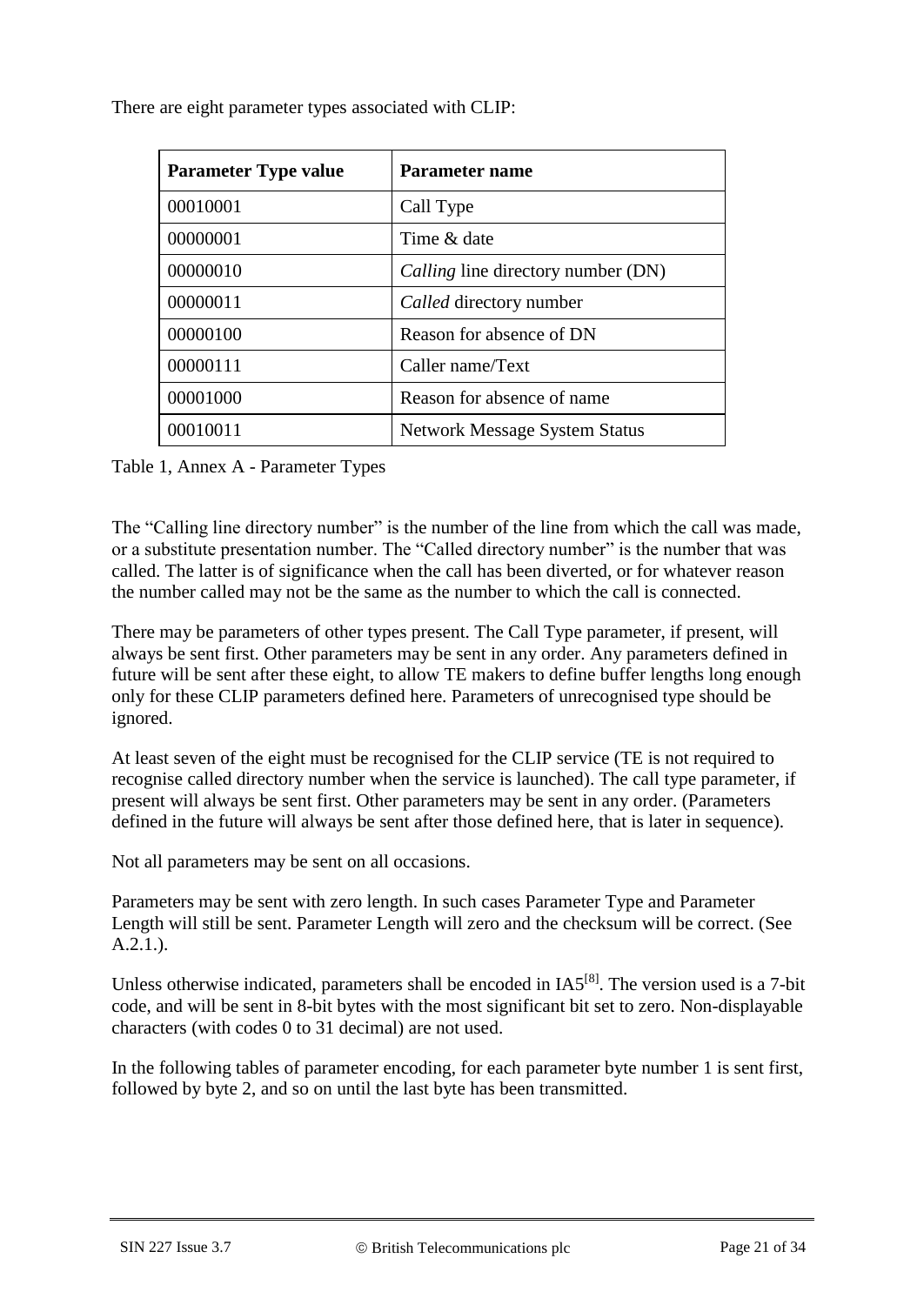### **A.2.1 Call Type Parameter**

The Call Type parameter is encoded as follows:

| <b>Byte number</b> | <b>Contents</b>                          |
|--------------------|------------------------------------------|
|                    | Call Type parameter type code (00010001) |
|                    | Parameter length                         |
|                    | Call type                                |

Table 2, Annex A - "Call Type" Parameters

Additional information may be sent after byte 3 in future. In that case byte 2 (Parameter length) will be more than 1.

| <b>Call Type encoding</b> | <b>Call type</b>         |
|---------------------------|--------------------------|
| 00000001                  | Voice call               |
| 00000010                  | ring-back-when-free call |
| 10000001                  | message waiting call     |

Table 3, Annex A - "Call Type" Encoding

Future services may require other Call Type encoding values.

If the Call Type parameter is omitted, then the call type is "Voice Call" by default. Additional Call Types may be defined later. Other Call Types such as FAX, will be used when they are available.

The "Message Waiting" call type is used to give an indication of a new message from a specific caller. The Calling Line Directory Number and Caller Name/Text (if present) may indicate the number and name of the person who left a message, or may indicate the name and number of the message service.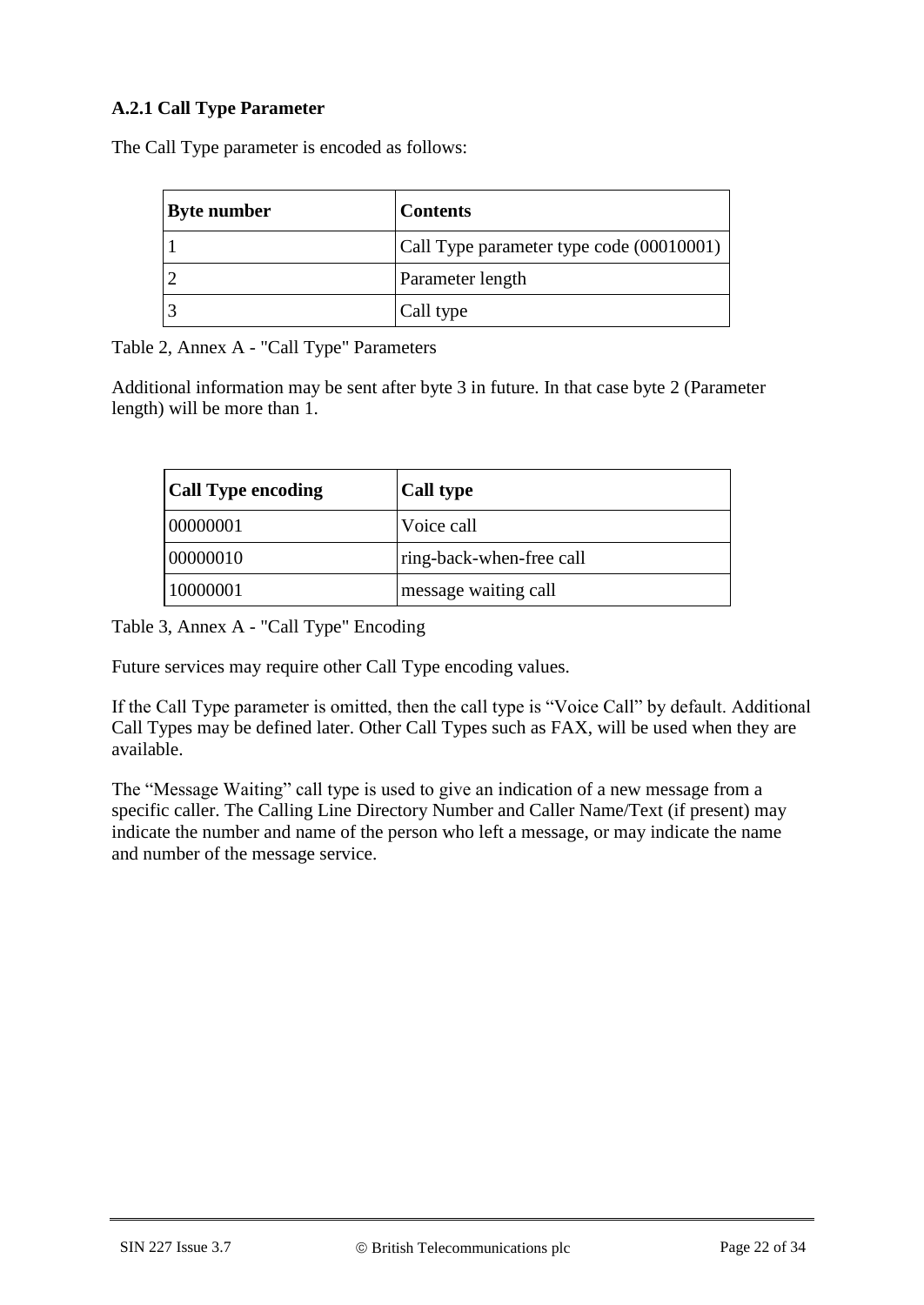### **A.2.2 Time & Date Parameter**

The Time Parameter indicates the date and time (accurate to within  $\pm 1$  minute) of the event associated with the "Supplementary Information Message". Where the Call Type has a value 127 (binary 01111111) or less, then the time can be assumed to be the current time, and may be used to set internal TE clocks and calendars. For a call of type "message waiting" the date and time refer to the time when a message was left or recovered. For other call types with value 128 (binary 10000000) or greater, the time and date may relate to some unspecified event, not necessarily current time.

The time parameter is encoded as follows:

| <b>Byte</b><br>number | <b>Contents</b>                            |
|-----------------------|--------------------------------------------|
|                       | Time & Date parameter type code (00000001) |
| $\overline{2}$        | Parameter length (8)                       |
| 3<br>$\overline{4}$   | Month                                      |
| 5<br>6                | Day                                        |
| 7<br>8                | Hours                                      |
| 9<br>10               | <b>Minutes</b>                             |

Table 4, Annex A - Time Parameter

All parameter bytes (bytes 3 to 10) shall be encoded in BT IA5, 8 bits with no parity. The encoded time shall be accurate to the nearest minute.

The "Month" field shall be encoded as two BT IA5 characters, 01 for January, 02 for February and so on until 12 for December.

The "Day" field shall be encoded as two BT IA5 characters, 01 to 31.

The "Hours" field shall be encoded in local 24-hour time as two BT IA5 characters 00 to 23.

The "Minutes" field shall be encoded as two BT IA5 characters, 00 to 59.

For each of the values Month, Day, Hours and Minutes, the most significant digit is the first (lower numbered) byte. For example, if the Month value is 12, then byte 3 contains the BT IA5 code for "1" and byte 4 contains the BT IA5 code for "2".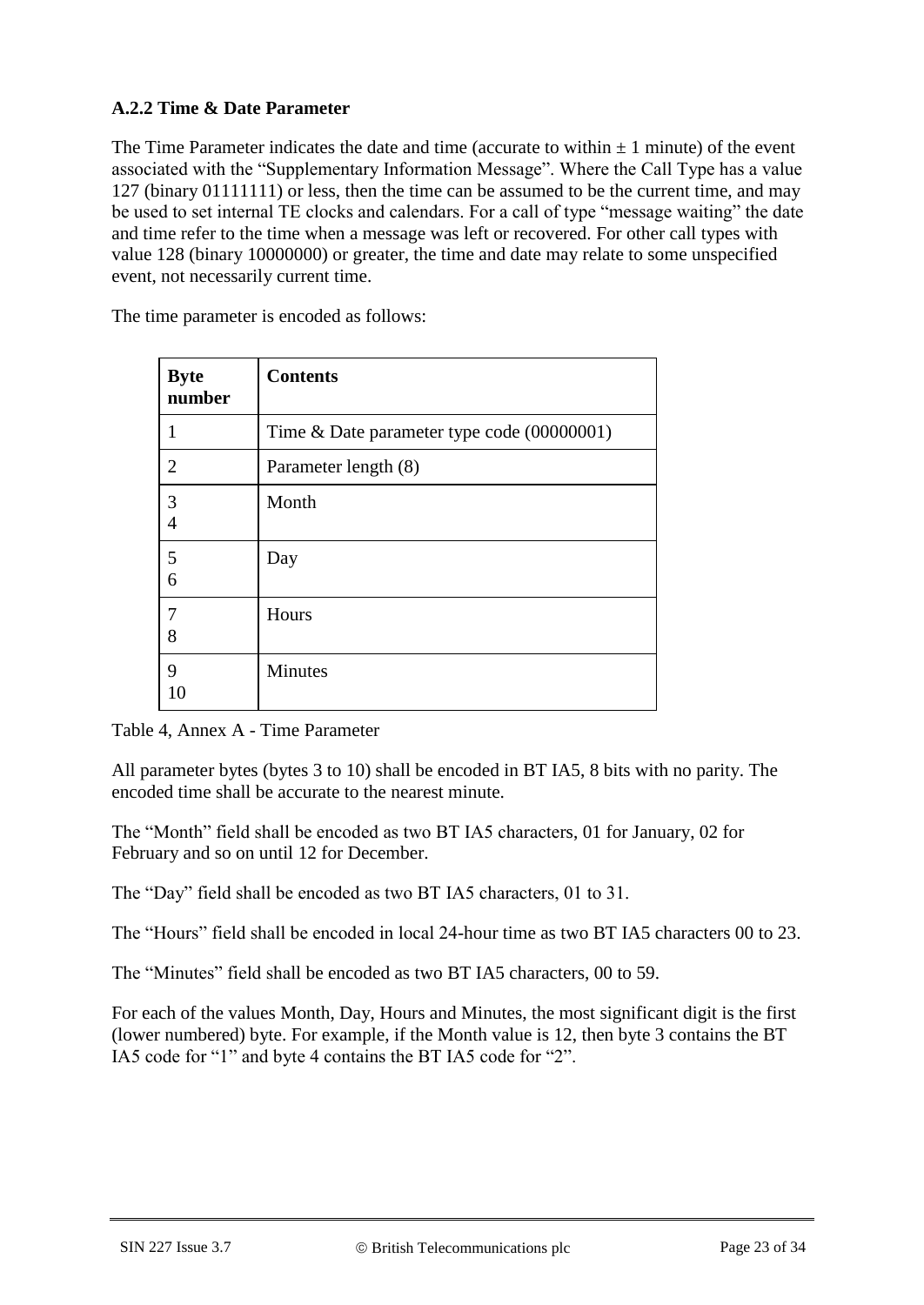### **A.2.3 Calling Line Directory Number Parameter**

| <b>Byte</b><br>number       | <b>Contents</b>                                                 |
|-----------------------------|-----------------------------------------------------------------|
|                             | Calling Line Directory Number parameter type<br>code (00000010) |
| $\mathcal{D}_{\mathcal{L}}$ | Parameter length $(n)$                                          |
| 3                           | First digit                                                     |
| 4                           | Second digit                                                    |
|                             |                                                                 |
|                             |                                                                 |
| $n+2$                       | $n$ th digit                                                    |

The Calling Line Directory Number parameter is encoded as follows:

Table 5, Annex A - Calling Line Directory Number Parameter

The digits are encoded in BT IA5 (8 bit, no parity). The maximum length of number sent is 18 characters. The first digit of the number is sent in byte 3. For example, if the Calling Line Directory Number is "0171 250 7423", then the BT IA5 code for the digit "0" is sent in byte 3, and the BT IA5 code for "3" (the final digit) is sent in byte 15 (note that in this example two spaces are included in the number). The Calling Line Directory Number is a telephone number that may be used to call back the caller (or the same service). It may not be the directory number of the originating call; for example, it could be an 0800 number associated with the caller. Where an alternative to the directory number of the caller is sent, this is referred to as a *Presentation Number*v.

The digits may be interspersed with BT IA5-encoded punctuation characters "space" and "-".

Where only an incomplete number is known, then a partial number may be sent. This will be followed by the character "-" for example, where a call comes from outside the digital network, the area code may still be known, and sent as:

or for an international call from France:



-

In most cases the Calling Number *will* be the directory number of the calling line, rather than a presentation number. The receiver of the call will have no indication of when it is otherwise. : There may be a need in future to be able to send both directory and presentation number, or to indicate which has been sent.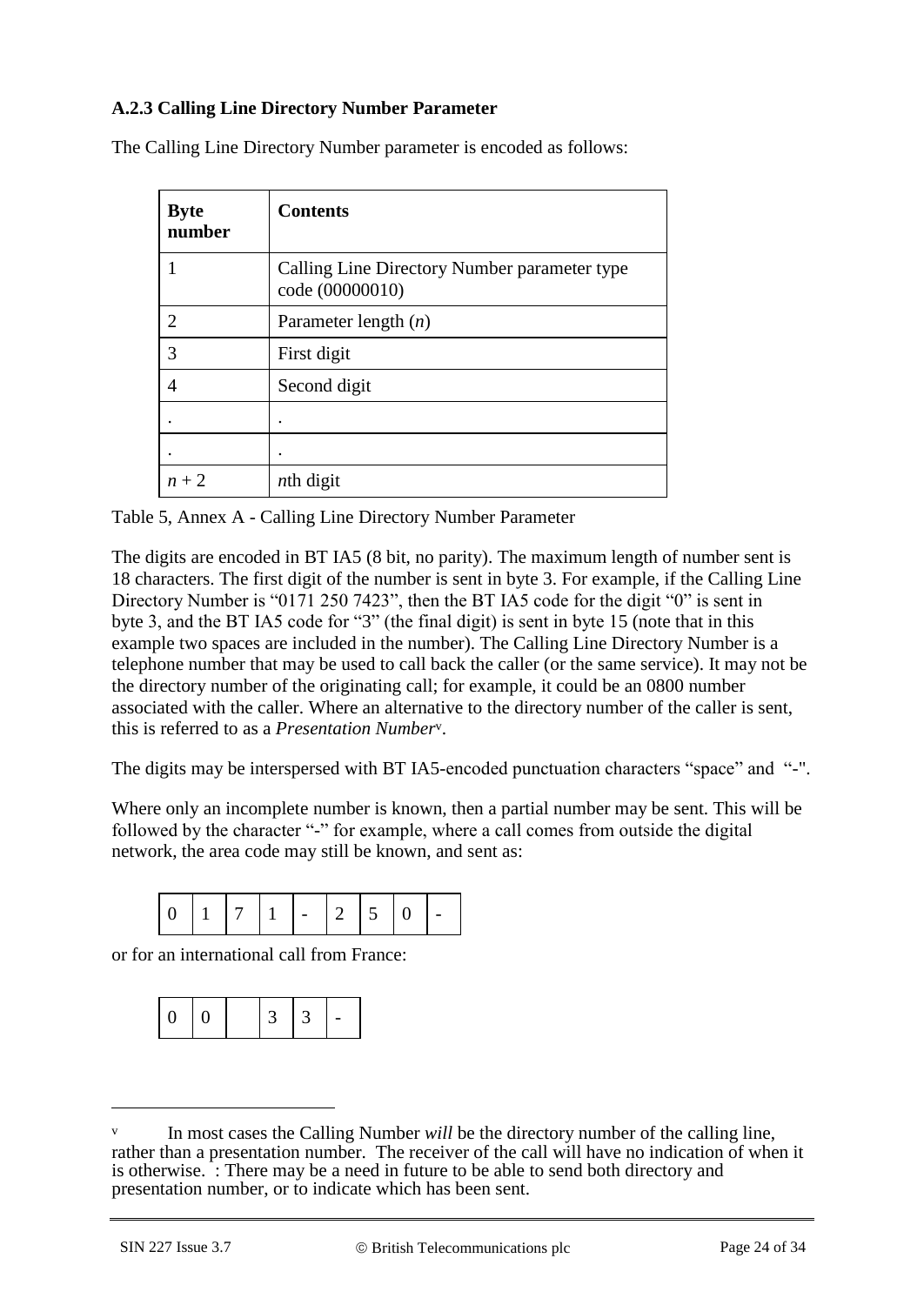### **A.2.4 Reason for Absence of DN Parameter**

| <b>Byte number</b> | <b>Contents</b>                                            |
|--------------------|------------------------------------------------------------|
|                    | Reason for Absence of DN parameter<br>type code (00000100) |
|                    | Parameter length (1)                                       |
|                    | Reason                                                     |

The Reason for Absence of DN parameter is encoded as follows:

Table 6 , Annex A - Reason for Absence of DN Parameter

The Reason is encoded in a BT IA5 character (8 bit, no parity). The Reason will be one of the following BT IA5-encoded values:

- "P" "Number Withheld": the caller has withheld delivery of number.
- "O" "Number Unavailable": the number is not available.

Other codes might be sent in future. This parameter will not be sent when the Calling Line Directory Number parameter is sent. This parameter gives a reason for the absence of the *Calling* Line DN parameter, not the *Called* DN parameter. If the latter parameter is absent, no explanation is given.

#### **A.2.5 Called Directory Number Parameter**

The Called Directory Number parameter is encoded as follows:

| <b>Byte number</b> | <b>Contents</b>                                           |
|--------------------|-----------------------------------------------------------|
|                    | Called Directory Number parameter type<br>code (00000011) |
| $\mathcal{D}$      | Parameter length $(n)$                                    |
| 3                  | First digit                                               |
|                    | Second digit                                              |
|                    |                                                           |
|                    |                                                           |
| $n+2$              | $n$ th digit                                              |

Table 7, Annex A - Called Directory Number Parameter

The digits are encoded in BT IA5 (8 bit, no parity). The maximum length of number sent is 18 characters. The first digit of the number is sent in byte 3. The Called Directory Number is the telephone number used by the caller when making the call. The syntax and format are as for Calling Line Directory Number.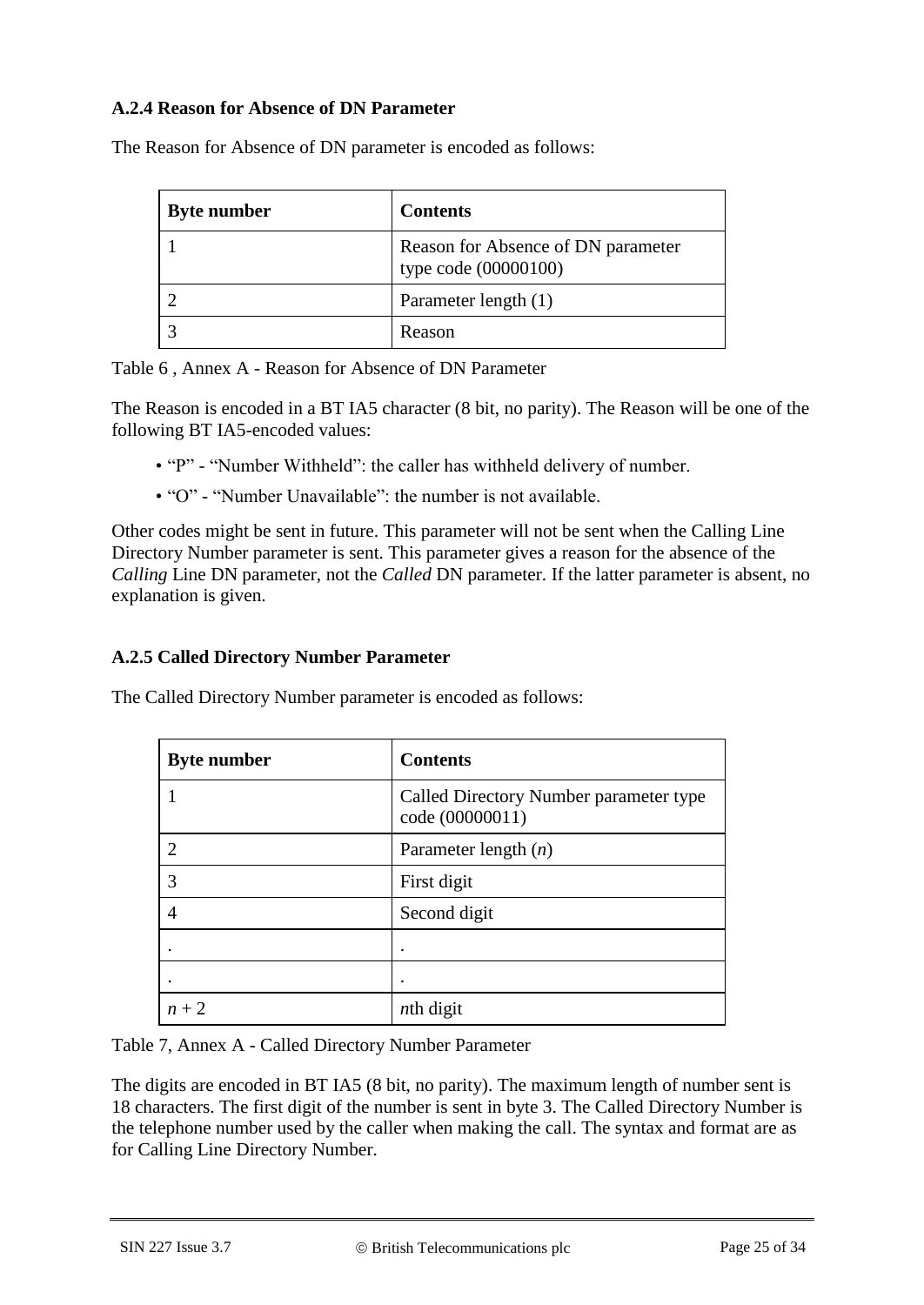If the *Called* DN parameter is absent, no explanation is given.

### **A.2.6 Caller Name/Text Parameter**

The Caller Name/Text parameter is encoded as follows:

| <b>Byte number</b> | <b>Contents</b>                                    |
|--------------------|----------------------------------------------------|
|                    | Caller Name/Text parameter type code<br>(00000111) |
|                    | Parameter length $(n)$                             |
| 3                  | First character of name/text                       |
|                    | Second character of name/text                      |
|                    | ٠                                                  |
|                    | ٠                                                  |
| $n+2$              | <i>nth</i> character of name/text                  |

Table 8, Annex A - Caller Name/Text Parameter

The characters are encoded in BT IA5 (8 bit, no parity). The characters are sent in left to right order. For example, if the name is "Simon Jones", then the letter "S" is sent in byte 3, "i" in byte 4, and so on.

The Name/Text shall consist of between 1 and 20 BT IA5 characters. Any displayable upper or lower case BT IA5 character may be included. The Caller Name/Text parameter may be used for text information other than the caller's name when no name is available.

The Caller Name/Text parameter is, if available, the name of the person calling, where this can be distinguished from the directory name associated with the calling line. The Caller Name/Text parameter may also be used for other information when the name is not available, for example "Payphone" or "International" or "Ring-back call".

It is intended that this information will complement the Call Type Parameter (A.2.1). In cases where TE is not able to recognise the Call Type Parameter the information is intended to assist the **user** and TE should not attempt recognition.

In cases where TE can recognise the Call Type Parameter then this takes priority over the Caller Name/Text Parameter.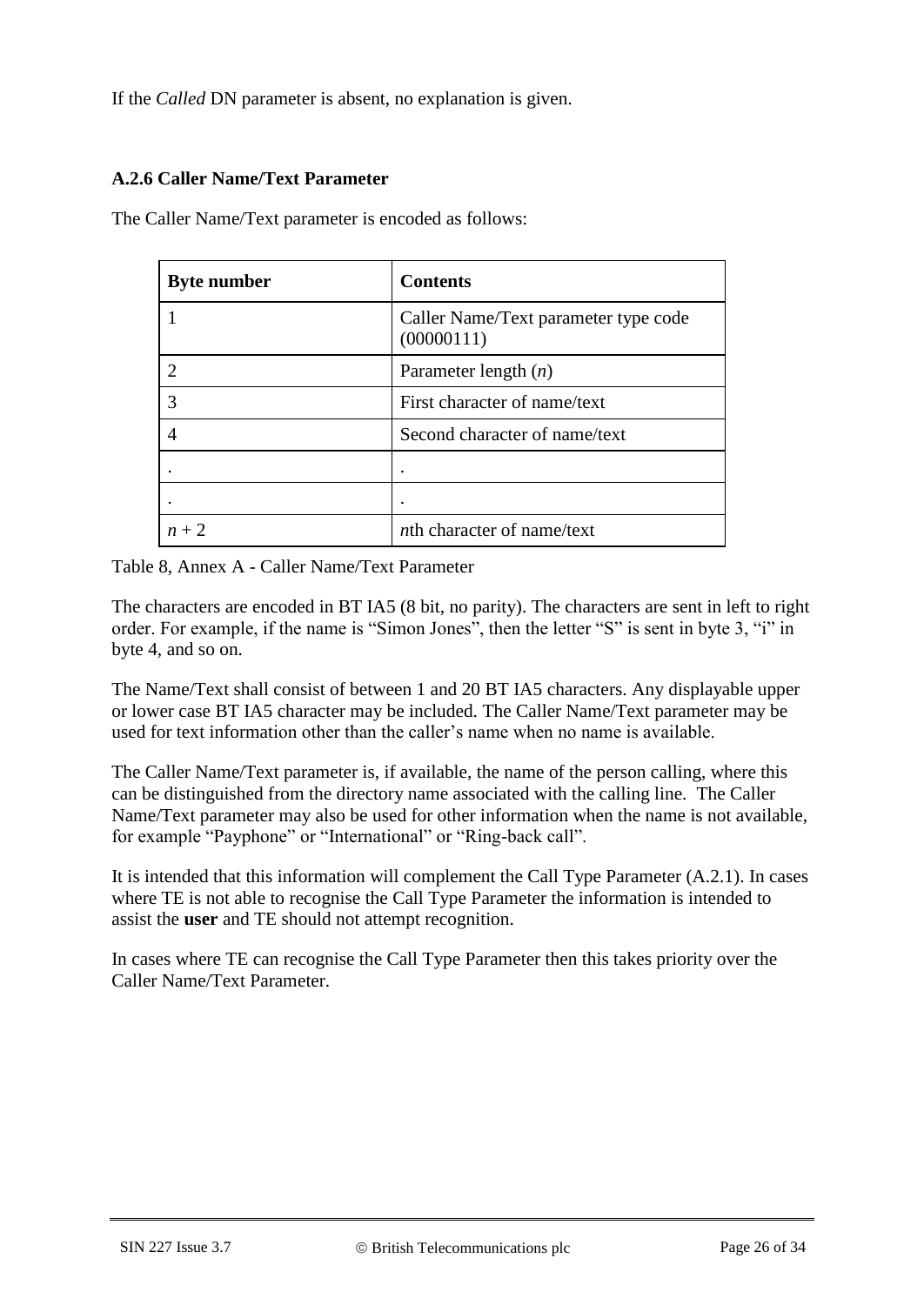### **A.2.7 Reason for Absence of Name Parameter**

| <b>Byte number</b> | <b>Contents</b>                                              |
|--------------------|--------------------------------------------------------------|
|                    | Reason for Absence of Name parameter<br>type code (00001000) |
|                    | Parameter length (1)                                         |
|                    | Reason                                                       |

The Reason for Absence of Name parameter is encoded as follows:

Table 9, Annex A - Reason for Absence of Name Parameter

The Reason is encoded in a BT IA5 character (8 bit, no parity).

The Reason will be one of the following BT IA5-encoded values:

- "P" "Name withheld": the caller has withheld delivery of name..
- "O" "Name Unavailable": the name is not available.

This parameter may be sent when the Caller Name/Text parameter is also sent. This might occur when the Caller Name/Text field is being used to carry information other than the caller's name.

Other codes might be sent in future. This parameter will not be sent if the caller-name service is not available.

#### **A.2.8 Network Message System Status**

The Network Message System Status parameter is encoded as follows:

| <b>Byte number</b> | <b>Contents</b>                                                        |
|--------------------|------------------------------------------------------------------------|
|                    | <b>Network Message System Status</b><br>parameter type code (00010011) |
|                    | Parameter length (1)                                                   |
|                    | <b>Network Message System Status</b>                                   |

Table 10, Annex A - Network Message System Status

The value of the Network message System Status byte is a *binary* encoded value indicating the number of messages waiting in the message system. The value zero means no messages, the value 1 means 1 or an unspecified number of messages waiting, other values (up to 255) indicate that number of messages waiting.

This parameter is not necessarily associated with a normal phone call, and will probably be sent as a "no-ring" call.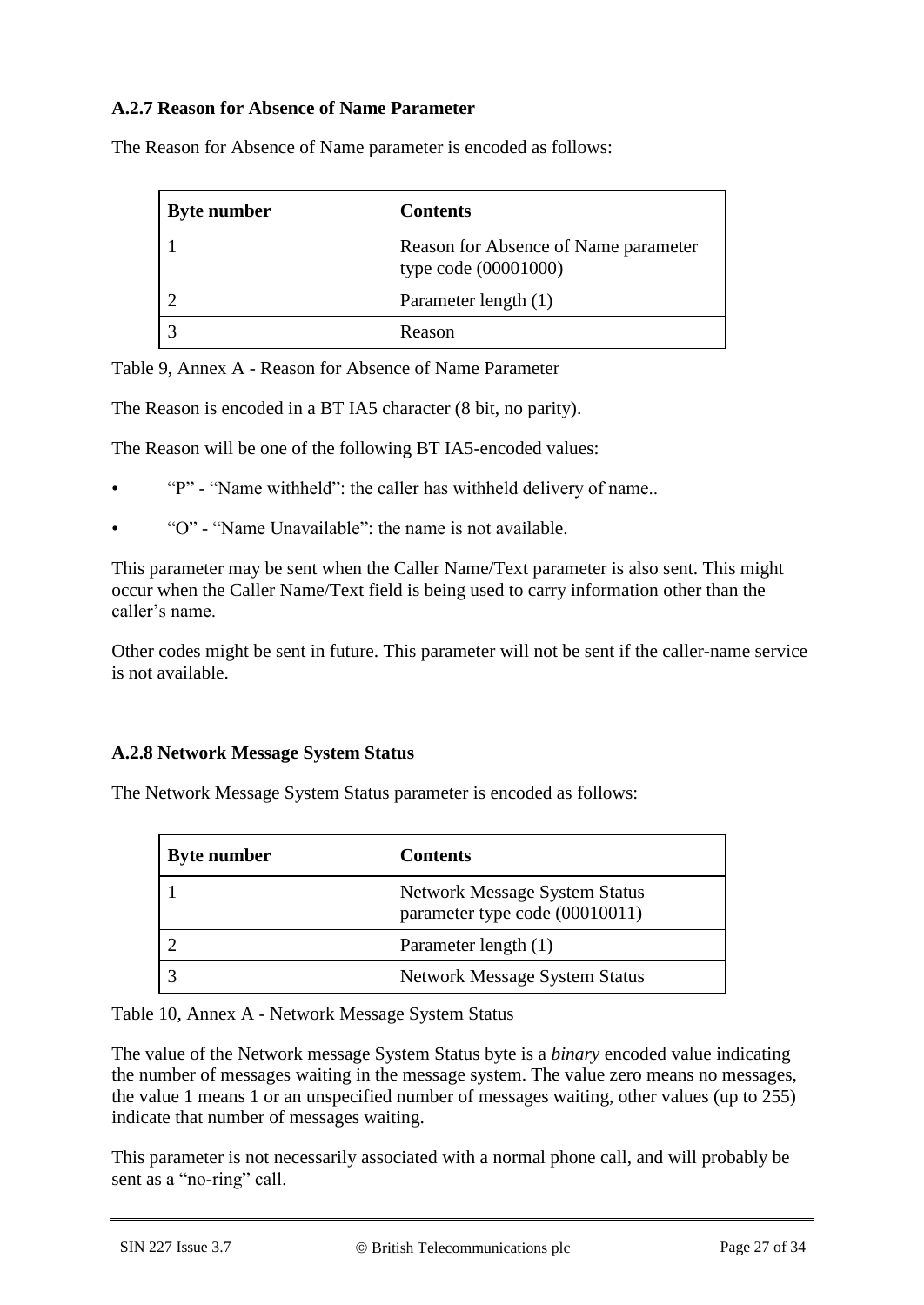Unless a Call Type parameter is also sent, then any time parameter sent with the Network Message System Status parameter will indicate current clock time (not the time a message was deposited or recovered). This is to enable the TE to assume that the time is current time (and set its internal clock) where no Call Type parameter is sent.

### **A.3 CLIP Message Timing**

Idle State CLIP signalling will be sent once (and only once) following the d.c. line polarity reversal that indicates an incoming call. It will be sent before the first burst of ring current. (see Figure 1, Annex A - CLIP message timing)

Additional messages may be sent before ringing.

TE may recognise the Idle State Tone Alert Signal by detection of a single frequency or by the detection of both frequencies together. In the case of single frequency detection the validation time should be not less than 30ms. If both frequencies are detected the validation time can be reduced to not less than 20ms.

### **A.4 Requirements for CLIP Parameters**

This subsection identifies some requirements for sending CLIP parameters. Each parameter type, if present in a CLIP message, will appear once. The Call Type parameter may be present, to indicate the type of call, for example message waiting. If the Call Type parameter is not present, the call type is "Voice Call". If sent, the Call Type parameter must be the first parameter. This is to allow TE to identify and ignore call types that need not be stored (and which might have messages that exceed the length used for CLIP). The time  $\&$  date parameter may be present in any CLIP messages (but does not always indicate the current date and time: this depends on the call type).

For message waiting calls the same parameters may be sent, and in addition Network Message System Status may be sent. The Time parameter should reflect the time when the message was deposited.

The Network Message System Status parameter, if present, will indicate information related to messaging, such as the number of messages waiting. Network Message System Status may be sent on its own, or with or without Time. It will be sent with Call Type, Calling DN, Caller Name/Text or Reason for absence of number/name only when the Call Type is "message waiting".

If new call types are defined, where the call type value is below 128 (binary 10000000) then the TE is entitled to assume these to be broadly similar to "Voice", and to process Time & date, number name/text, reason for absence and network message system status parameters as for "Voice" call type.

Other call types (yet to be defined) of Call Type value of 128 (binary 10000000) and above may use additional parameters and existing parameter types may have different meanings.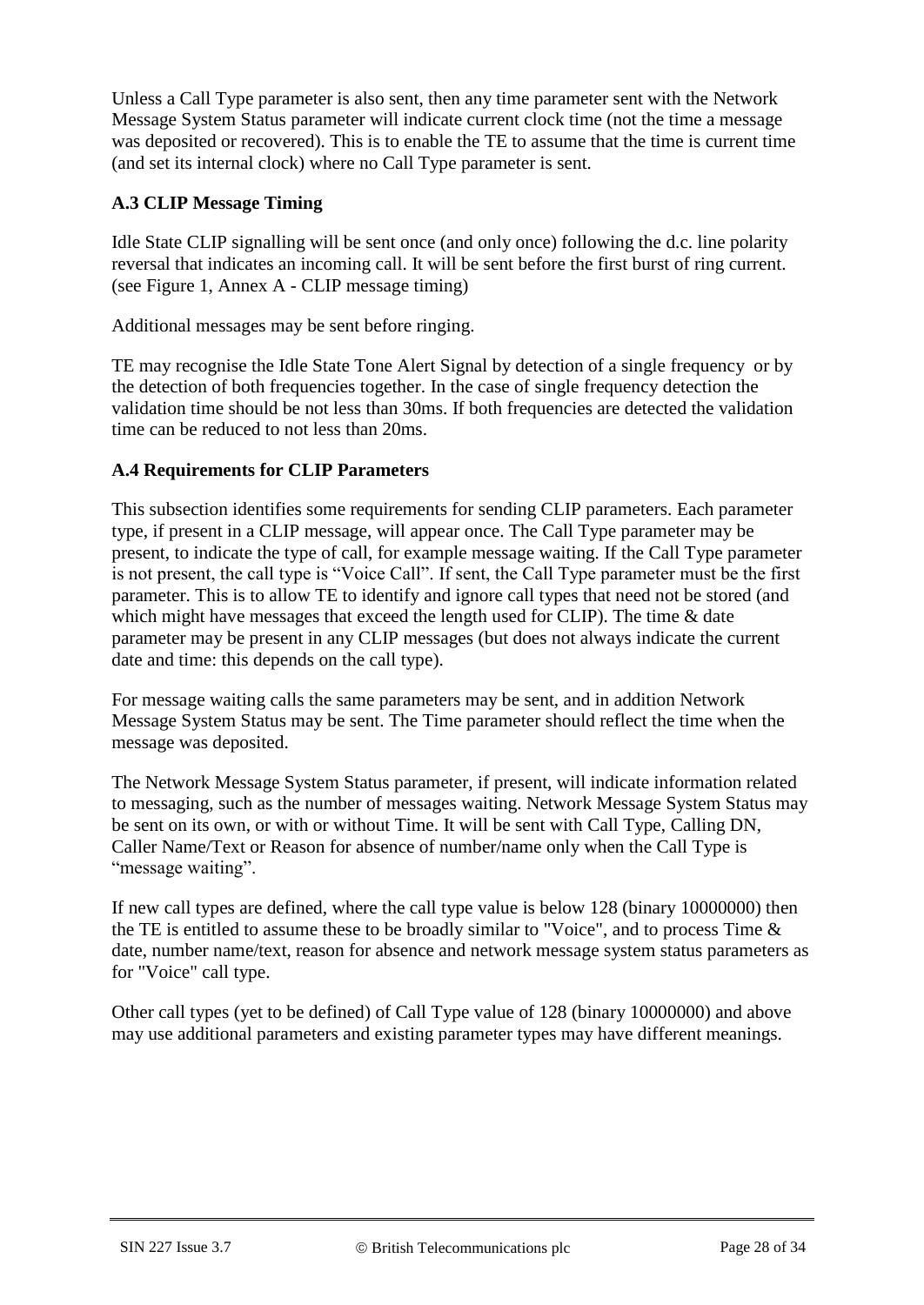### **A.5 Message Length**

The longest CLIP message (excluding datalink layer information) is currently 64 bytes. This length is expected for call types "Voice", "Ring-back-when-free", "Message Waiting". However, in future there may be additional parameters that could extend the message length, but these additional parameters will be sent *after* the message sequence (i.e. the parameters: Call Type, caller number, name/text, reason for absence of name or number and Network Message System Status) but *before* the checksum.

Other call types (yet to be defined) of Call Type value of 128 (binary 10000000) and above may use additional parameters and may result in longer messages.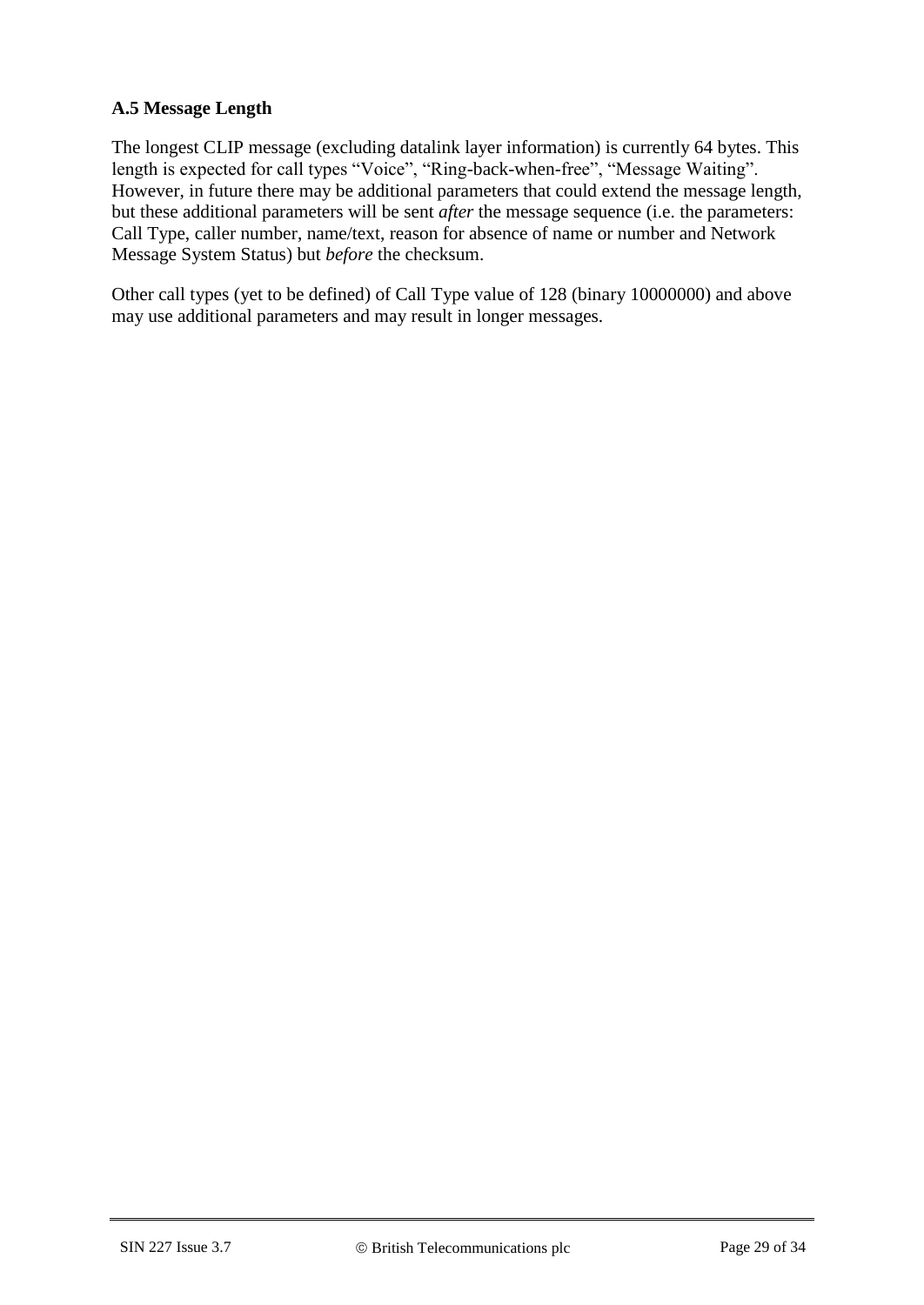

Figure 1, Annex A - CLIP Message Timing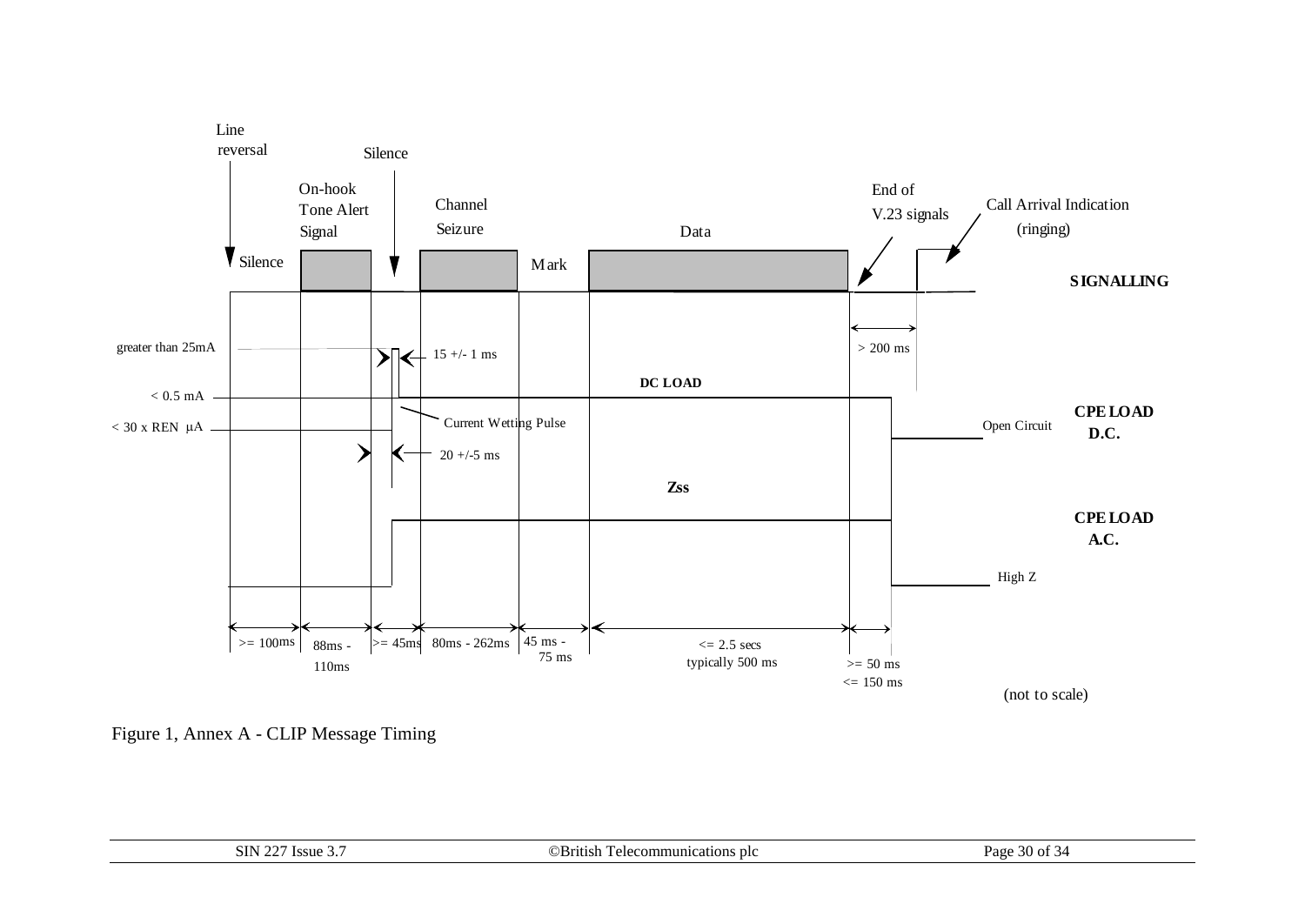## **A.6 Message Structure Example**

| Msg type         | 10000000 | CLIP                |
|------------------|----------|---------------------|
| Msg length       | 00010101 | 21 bytes            |
| Parameter        | 00000001 | Time & Date         |
| Parameter length | 00001000 | 8 bytes             |
| Parameters       | 00110000 | IA50                |
| Parameters       | 00110011 | IA5 $3$             |
| Parameters       | 00110001 | IA5 1               |
| Parameters       | 00110101 | IA <sub>5</sub> $5$ |
| Parameters       | 00110001 | IA5 1               |
| Parameters       | 00110000 | IA50                |
| Parameters       | 00110011 | IA5 $3$             |
| Parameters       | 00110000 | IA50                |
|                  |          |                     |

15th March 10:30 am

| Parameter        | 00000010 | Number  |                       |
|------------------|----------|---------|-----------------------|
| Parameter length | 00001001 | 8 bytes |                       |
| Parameters       | 00110000 | IA5 $0$ |                       |
| Parameters       | 00110011 | IA5 $3$ |                       |
| Parameters       | 00110101 | IA5 $5$ |                       |
| Parameters       | 00110001 | IA5 1   |                       |
| Parameters       | 00101101 | IA5 -   |                       |
| Parameters       | 00110011 | IA5 $3$ |                       |
| Parameters       | 00110010 | IA5 2   |                       |
| Parameters       | 00110001 | IA5 1   |                       |
| Parameters       | 00110000 | IA5 $0$ |                       |
| Checksum         | 00001110 |         | Number:-<br>0351-3210 |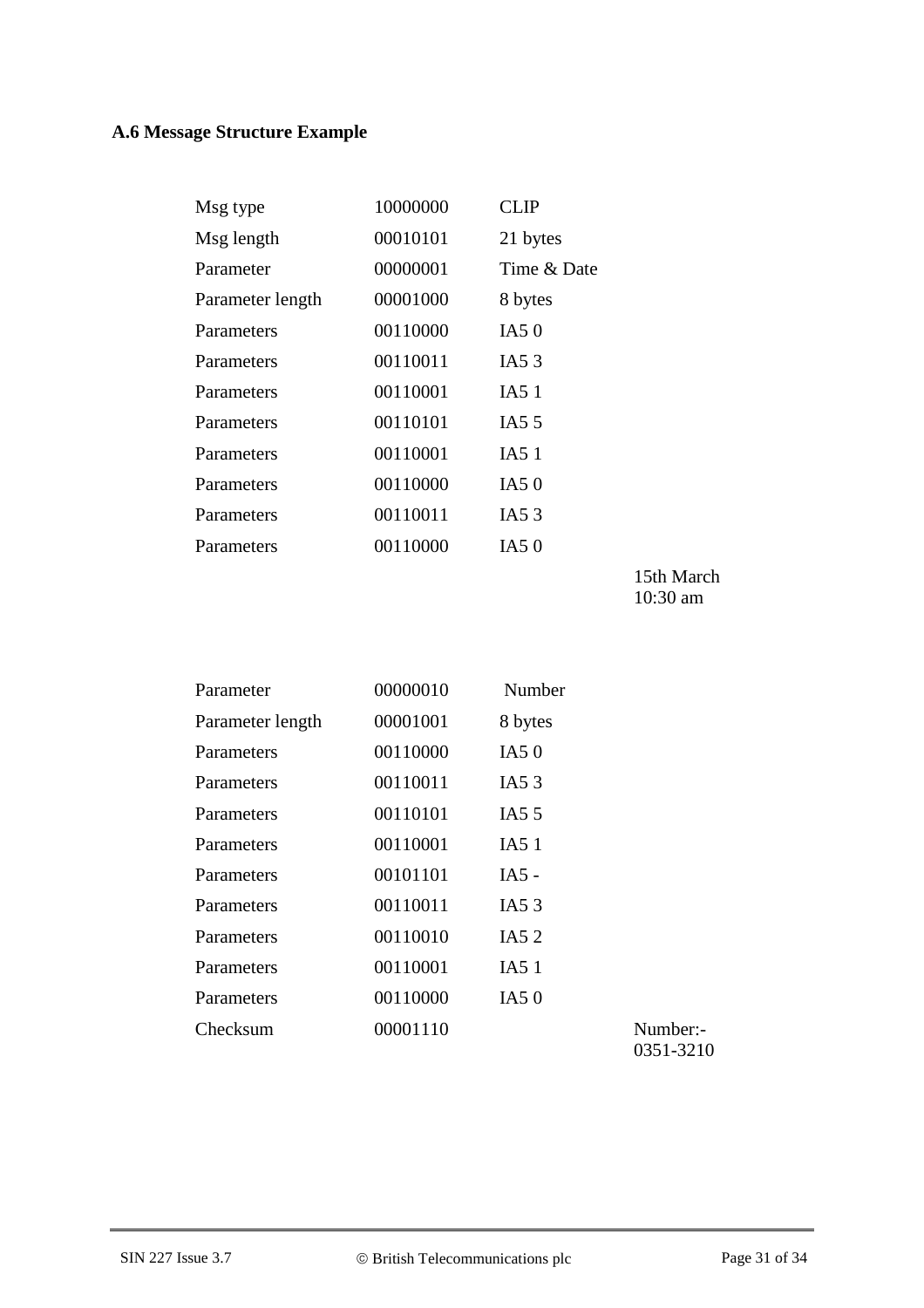# **SIN 227 ANNEX B CALLING LINE IDENTITY PRESENTATION WITH CALL WAITING CONTENTS**

| Overview |
|----------|
|          |

- B.2 Message Format
- B.3 Message Timing
- B.4 Requirements for parameters
- B.5 Message Length
- B.6 Message Structure Example

### **B.1 Overview**

Calling Line Identity Presentation (CLIP) can be combined with Call Waiting (CW) to provide delivery of the identity of the caller when a second telephone call arrives during an existing call. The service will initially offer caller number vi using signalling in the Loop State mode.

When CLIP and Call Waiting are provided on a line and are active then a CLIP message will be delivered with every incoming call.

Where Call Waiting is de-activated and therefore no second call is presented, CLIP in the Idle State will not be affected.

Where the caller's name or number is not delivered, then the reason for non-delivery will be indicated (currently there are two possibilities: name or number not available, and name or number withheld by the caller). Text messages generated by the network may also be sent.

In addition to caller identity, the CLIP Service also delivers the time and date, and (optionally) an indication of call type. The time may be used to set clocks in TE. For other services the time and date may not be the current time and date.

1

vi The service may be enhanced later to deliver caller name.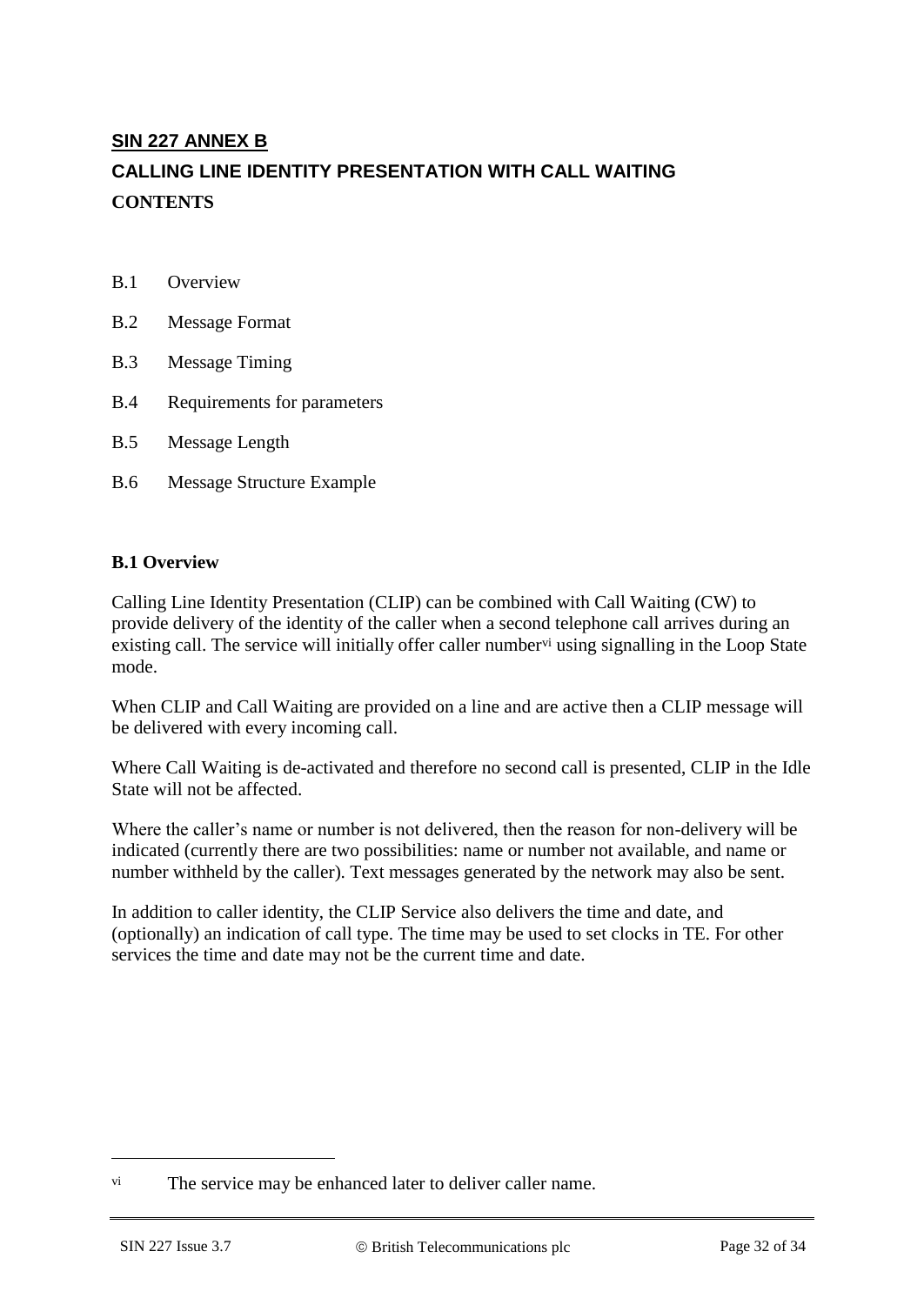### DISPLAY CALLER WITHHELD

Callers may have legitimate reasons for withholding their CLI from the called party. At the same time as the introduction of the Caller Display Service, BT introduced a corresponding service that allows callers to withhold CLI on a per call basis. This service to withhold CLI is activated by the caller dialling the prefix digits 141 in front of the number to be called. Use of this 141 prefix will result in the call being marked "private" within the (BT) network. The "CLI Withheld" parameter will be sent as a reason for the absence of CLI as the caller display message.

As an extension to the 141 service, in some instances it will be necessary to provide the CLI Withheld Service for all calls from a particular line. In this case CLI will be withheld for all calls and there will be no need to prefix each call with 141. CLI can be sent on a per call basis in this instance by dialling the prefix 1470.

### 141 AND THE IMPACT ON TE

It is important that TE should support the prefix 141 for customers wishing to withhold their CLI. TE suppliers should note that chargeable calls could start with the prefix 141. This could affect payphones, call-logging equipment, barring equipment and possibly private network numbering schemes.

The digits 141 will be treated as a service activation code and absorbed at the local exchange. There will be no second dial tone or confirmation to the caller after 141. The caller will be able to dial the rest of the call in the normal way immediately after 141. Onwards routing on the basis of the remaining digits will take place as usual and provide access to other operators using their normal access codes.

### MALICIOUS CALL TRACE

The use of 141 will not prevent operation of the malicious call trace capability of the network. The malicious call trace is a network operator function.

### **B.2 Message Format**

This section does not define how TE should process, store or display information contained within the messages.

The signalling system is the same as that for Calling Line Identification Presentation (CLIP) described in Section A2 of Annex A of this document.

### **B.3 CLIP+Call Waiting Message Timing**

The Start Point for Call Waiting with Caller Display is the end of the first tone ON portion of the audible Call Waiting Indication.

Loop State CLIP signalling will be sent once (and only once) following the receipt of the Acknowledgement (ACK) signal from the TE (see Figure 3, SIN 227).

TE must recognise the Idle State Tone Alert Signal by detection of both frequencies together. The validation time should be not less than 30ms.